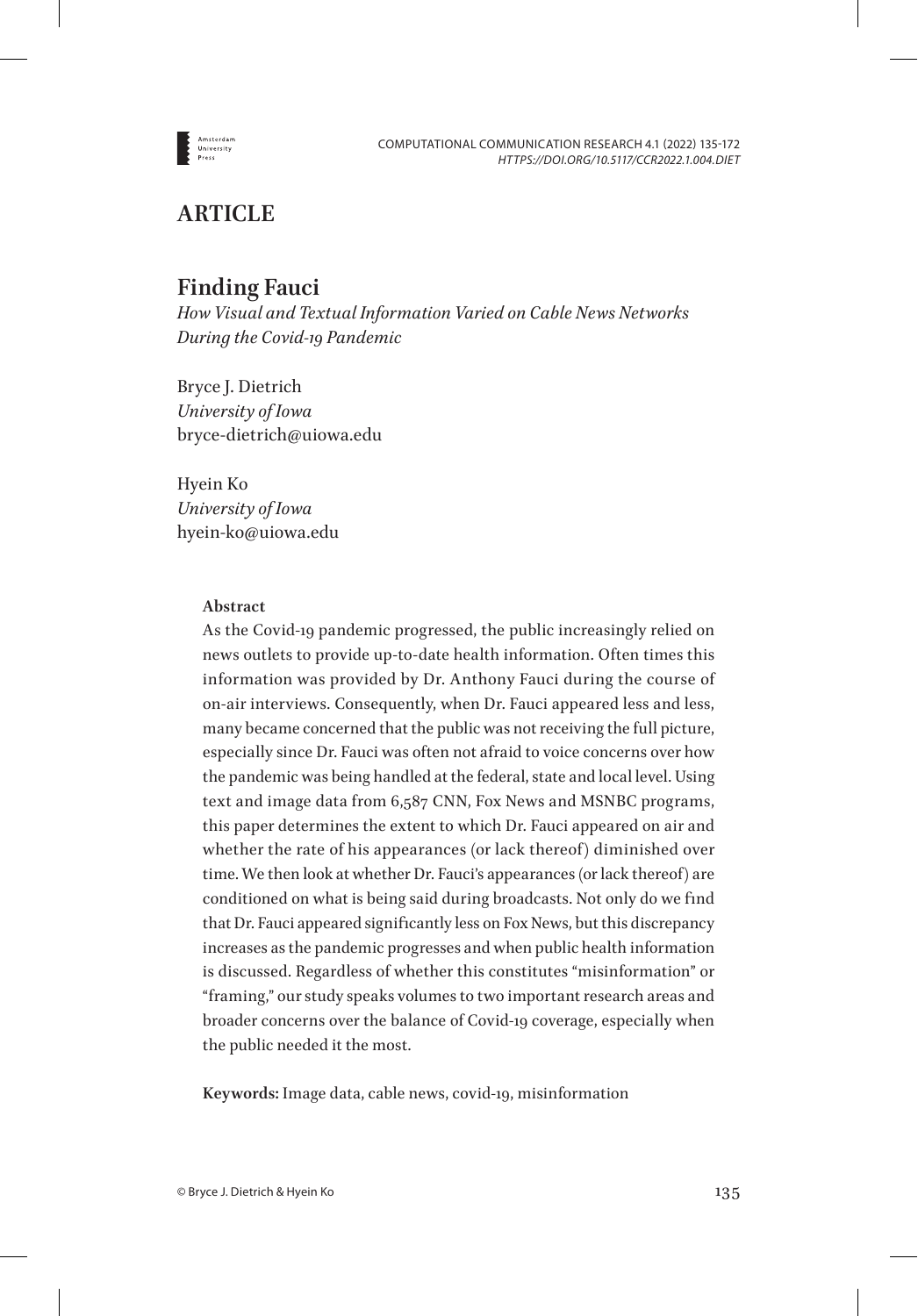At the time of writing, the Covid-19 pandemic has claimed 4,240,173 lives, of which 613,769 were in the United States (JHU, 2021). Although much has been written about Covid-19, this study speaks to concerns over media bias (e.g., Hamilton, 2011; Peng, 2018), especially as they relate to pandemic news coverage (e.g., AlAfnan, 2020). In particular, one of the more popular narratives revolved around the appearance of Dr. Anthony Fauci (or lack thereof) (e.g., Acosta, 2020). Given Dr. Fauci's extensive expertise, some were concerned that his silence (whether forced or not) would negatively impact public health (e.g., Darcy, 2020). Using 102,498 images and the associated text from 6,587 programs, this study tries to find Dr. Fauci on the 2020 broadcasts of CNN, Fox News and MSNBC. These coverage patterns are then used to determine whether some viewers received starkly different messages about Covid-19.

Although some may view such coverage disparities as evidence of misinformation (Motta et al., 2020), this study argues it is perhaps more indicative of bias (for review, see Lichter, 2017). In particular, we focus on framing bias (also called "second order agenda setting" and "presentation bias") which may lead news organizations to focus their coverage on one aspect of a topic at the expense of another (for review, see Morstatter et al., 2018). In the case of Dr. Fauci, such biases could lead him to appear more on news organizations interested in emphasizing public health concerns surrounding Covid-19, whereas networks interested in focusing on other aspects (like the economic effects) may be less inclined to include Dr. Fauci in their coverage. Given the persuasive effects of such frames (Entman, 2007), both popular (Weixel, 2020) and scholarly accounts (Ash et al., 2020) have argued these coverage choices may have had a detrimental effect on public health. By enumerating when and where Dr. Fauci appeared on air, we will determine whether these concerns have any empirical foundation.

This paper proceeds as follows. In the next section, we position our study in the media bias literature, emphasizing the importance of framing and partisan (ideological) filtering. We then describe our theoretical expectations in the subsequent section, with our data and methods following shortly thereafter. Our results are then presented in four main tables with a descriptive plot appearing immediately before. Ultimately, we find evidence that Dr. Fauci appeared increasingly less on Fox News, especially when discussing health-related issues. Not only do these results provide evidence consistent with our main hypothesis, but they also lay an important foundation for future scholars. These new research directions and the larger implications of our study is discussed in the final section.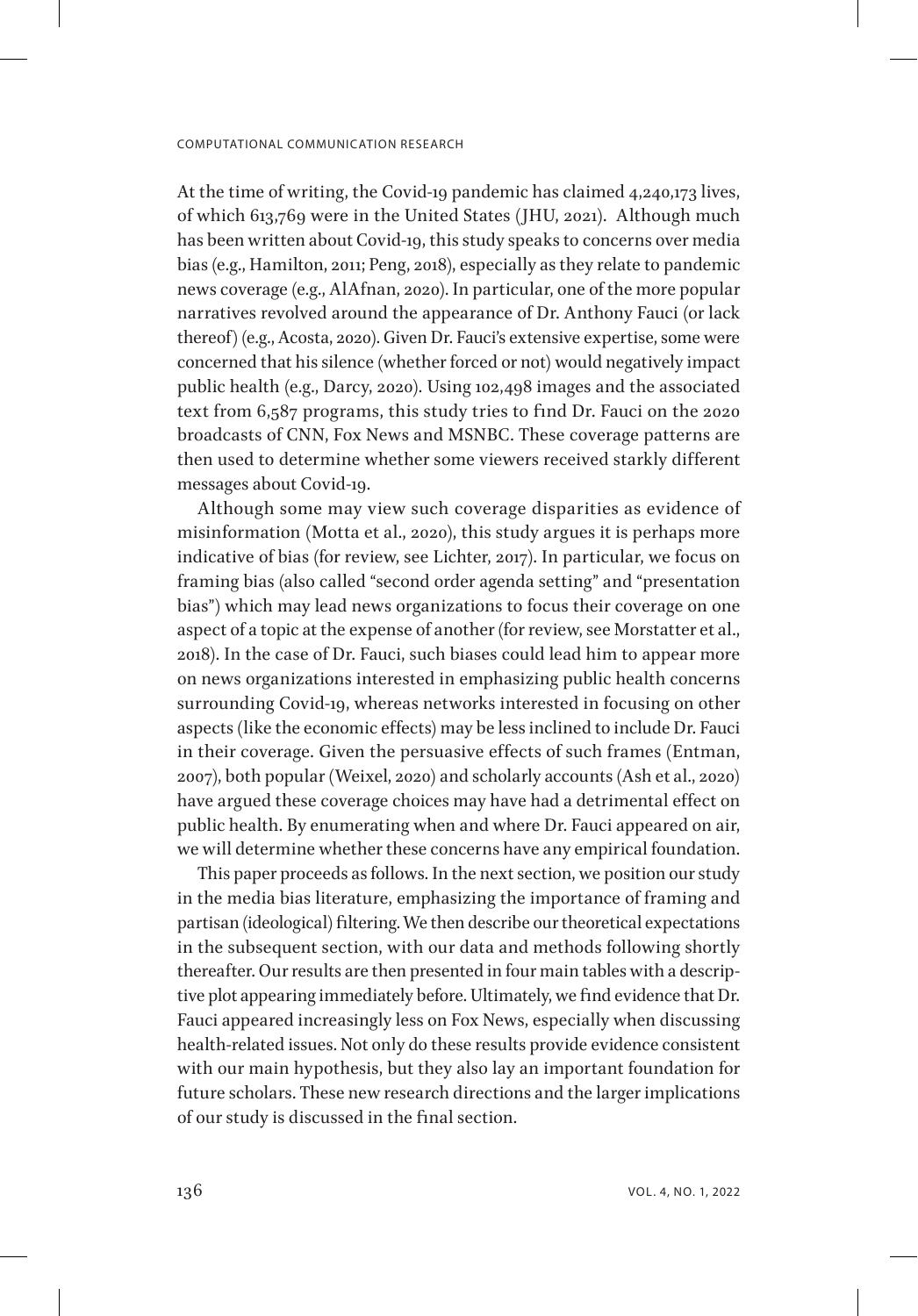## **Literature Review**

News organizations play a crucial role in shaping public opinion and policy (Jordan & Page, 1992; McCombs & Shaw, 1972; Page & Shapiro, 1989; Strange & Leung, 1999). Given the media's broader importance, many have become increasingly concerned about the effects of potential biases (for review, see Groeling, 2013), especially in regards to Covid-19 (Roozenbeek et al., 2020). Related to deviations from journalistic norms (Schudson, 2001), media bias can take many different forms, most notably structural (e.g., Bagdikian, 2004) and ideological (also known as partisan) biases (e.g., Jamieson & Cappella, 2008). This study focuses on "framing bias" which occurs when networks highlight certain aspects of a story in order to fit a broader (and typically ideological) narrative (Entman, 2007). Generally speaking, frames define problems, diagnose causes, make moral judgments and offer solutions (Entman, 1993). Thus, when two networks framing of a given issue diverge, then bias could be offered as one potential explanation.

Given the complexity of the Covid-19 pandemic, networks had many options when selecting who and what to cover. For example, considerable coverage was afforded to the economic impacts of stay-at-home orders which, according to one estimate, led to a \$10 billion decrease in spending and \$15 billion in lost earnings (Crucini & O'Flaherty, 2020). Conversely, other stories tended to focus on the public health benefits of mask mandates which cut down on Covid-19 deaths (Peeples, 2021). Previous studies have shown how such framing choices can influence perceptions of abortion (Carmines & Stimson, 1980), race (Kellstedt, 2000), immigration (McLaren et al., 2018) and social spending (Faricy & Ellis, 2014; Nelson et al., 1997). Perhaps most applicable to the present study, Mebane et al. (2003) and Pieri (2019) found that media framing affected public concerns over Anthrax and Ebola, respectively. Consequently, when networks choose to focus their Covid-19 coverage on one frame (e.g., stay-at-home orders) at the expense to another (e.g., mask mandates) they could impact viewer beliefs about the pandemic.

In many of these studies, Fox News is of particular concern. Not only does Fox News routinely have the highest ratings of any channel on cable television (Schneider, 2020), but it also has a well-documented conservative slant that has increased over time (Budak et al., 2016; Groseclose & Milyo, 2005; Martin & Yurukoglu, 2017). Moreover, several studies have found Fox News coverage has also influenced voting behavior in the United States (Della Vigna & Kaplan, 2007; Martin & Yurukoglu, 2017; Warshaw et al., 2021). These general patterns have also been found with respect to issue coverage. For example, Feldman et al. (2012) found Fox News tended to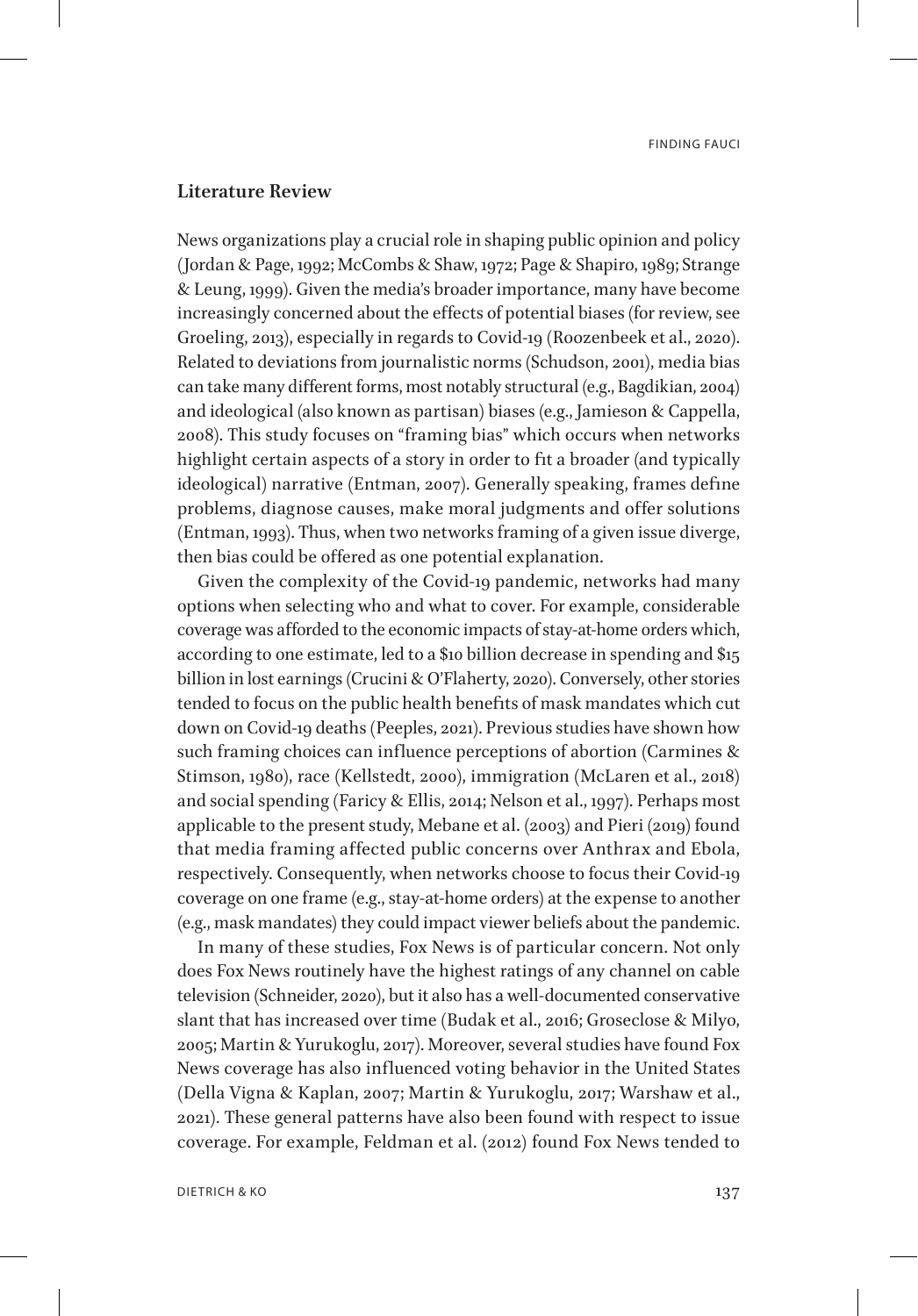take a more dismissive tone towards climate change, like interviewing more climate change doubters. Similarly, Aday (2010) found Fox tended to be much more sympathetic to the second Bush administration during their Iraq and Afghan war coverage.

Although similar biases have been found in other media outlets (e.g., Baum & Groeling, 2008), most studies of Covid-19 coverage have focused on Fox News. For example, a recent working paper by Ash et al. (2020) not only found that Fox News tended to downplay the risks posed by the coronavirus, but they also found in localities with higher Fox News viewership people were less likely to follow public health guidelines. Similar results were found in another working paper posted by Pinna et al. (2021). Like Ash, these authors leveraged the quasi-random assignment of channel positions in cable services as an instrument for viewership (Martin & Yurukoglu, 2017). Ultimately, Pinna and colleagues found that Fox News viewership increased Covid vaccine hesitancy, whereas CNN and MSNBC viewership had no effect. Using the same instrumental variable approach, Fox News viewership has also been found to contribute to less mask wearing (Gonzalez et al., 2020) and social distancing (Simonov et al., 2020). In each instance, Fox News is said to have downplayed the health-related consequences of the pandemic, but considerably less attention has been paid to the ways in which Fox News achieved this end (for an exception, see Bursztyn et al., 2020).

## **Theoretical Expectations**

The present study begins to addresses this gap in the literature by determining when and where Dr. Fauci appeared on CNN, Fox News and MSNBC. As alluded to in the introduction, one of the most common questions as the pandemic progressed was, "Where is Dr. Fauci?" At first, the White House said Dr. Fauci and others were too busy to make media appearances (Acosta, 2020), but as he appeared less and less he began hinting that the Trump administration was preventing him from appearing on television (Weixel, 2020). Competing news organizations, like CNN, then began to frame Dr. Fauci's disappearance as one of the many ways the Trump administration was attempting to shift focus away from the pandemic's impact on public health (Breuninger & Lovelace, 2020; Cathey, 2020; Kelly, 2020). This leads to our initial hypothesis:

HYPOTHESIS 1: Dr. Anthony Fauci should appear less on Fox News as compared to CNN and MSNBC and this difference should increase as the pandemic progresses.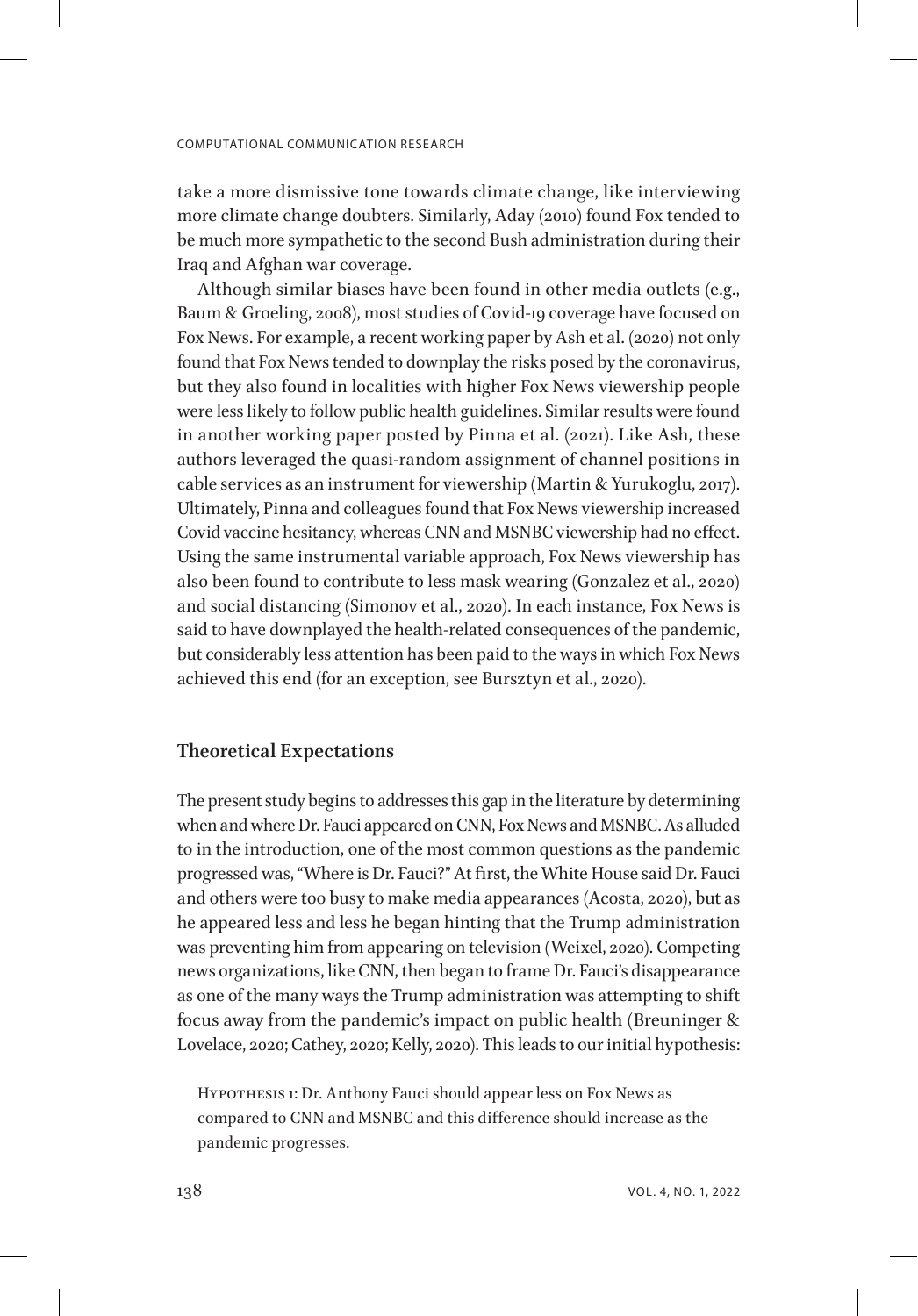However, if Dr. Fauci is found to appear less on Fox News, this does not necessarily imply a deliberate intent to misinform the public. Instead, some cable news networks, like Fox News, may have simply wanted to highlight a different aspect of the Covid-19 pandemic. For example, if a cable news network was mostly interested in covering the economic ramifications of Covid-19, then it would make little sense to interview Dr. Fauci. This underlines the importance of considering visual and textual information simultaneously. Indeed, it is one thing to say Dr. Fauci is less likely to appear on Fox News and quite another to say this effect is more pronounced when the network is talking about public health. In fact, we expect the opposite since Dr. Fauci is still a good source for public health information, even if a cable network decides to cover that topic less than others. This discussion leads to our final hypothesis:

Hypothesis 2: The differences in Dr. Fauci appearances between Fox News, CNN and MSNBC should be less pronounced when coverage focuses on public health.

Previous studies have argued that Fox News' Covid-19 coverage negatively affected public health (e.g., Warshaw et al., 2021). Given Dr. Fauci's prominent role in disseminating health information to the public, then his appearances (or lack thereof) on CNN, Fox News and MSNBC directly speaks to this question. Indeed, polling showed many Americans looked to Dr. Fauci for Covid-19 information (e.g., Czachor, 2020; Pramuk, 2020), meaning networks who took him off the air, in many ways, were doing the public a disservice. Again, it is beyond the scope of this paper to speak to intent, but any significant differences between CNN, Fox News and MSNBC Covid-19 coverage underlines how framing bias can potentially have detrimental effects (Entman, 2007).

# **Data and Methods**

The Internet Archive is a non-profit organization which aims to make digital document collections, such as audio recordings and news program videos, publicly accessible. Our study uses a portion of their collection, known as the TV News Archive, which dates back to 2009 and includes over 2 million television shows. Our data consists of all 2020 programming from CNN, Fox News, and MSNBC with search terms *Covid* and *coronavirus*[1](#page-33-0) . The date of our first program is from February 11, 2020 and our last program was recorded on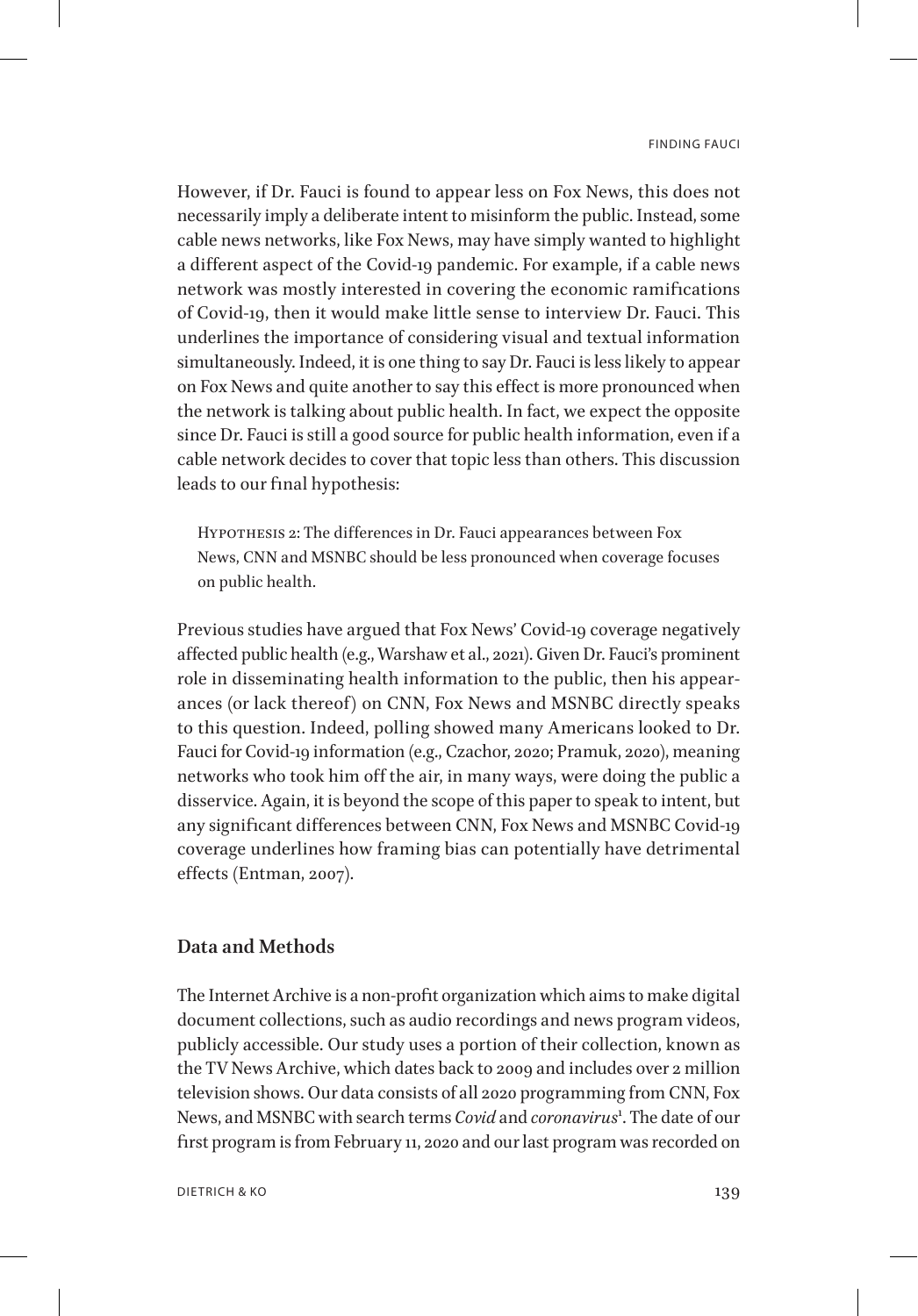

| ×                                 |  |
|-----------------------------------|--|
| "categories": {                   |  |
|                                   |  |
| "name": "people group",           |  |
| "score": 0.51953125,              |  |
| "detail": {                       |  |
| "celebrities": [                  |  |
|                                   |  |
| "name": "Anthony S. Fauci",       |  |
| "faceRectangle": {                |  |
| "left": 552,                      |  |
| "tee": 184,                       |  |
| "width": $173$ ,                  |  |
| "height" : 173"                   |  |
| 11                                |  |
| "confidence": 0.99997580051422119 |  |
| $1+1$                             |  |
|                                   |  |
| "name": "Sanjay Gupta",           |  |
| "faceRectangle": {                |  |
| "left": 903.                      |  |
| "top": 186,                       |  |
| "width": 170,                     |  |
| "height": 170                     |  |
| 14                                |  |
| "confidence": 0.99991118907928467 |  |
| h.                                |  |
|                                   |  |
|                                   |  |

Figure 1 Internet Archive Example with Image and Text Output From Microsoft's Vision API *Note.* In the left panel of Figure 1, we provide an example of the Internet Archive data we scrapped. The right panel provides an example of the output from the celebrity recognition API.

December 31, 2020. We then scraped the closed-captioning and thumbnails provided by the Internet Archive for each program. Here, the Internet Archive segments a broadcast into 1-minute intervals and provides the first frame of each interval as a thumbnail. On average, these thumbnails were around 720 by 402 pixels and the associated closed-captioning entry was around 73 words in length. The left panel of Figure 1 provides an example of our data. Ultimately, we collected data from 6,587 programs, yielding 102,498 closed-captioning entries where we have both image and text data.

To determine the extent to which Dr. Fauci appeared on air, we used the celebrity recognition application programming interface (API) from Microsoft Azure. As shown in the right panel of Figure 1, this API identifies a number of prominent figures and returns bounding boxes, labels and confidence scores. Although we could not find previous research that used the celebrity recognition portion of Microsoft's Vision API, the API itself has been effectively used by a number of previous scholars (e.g., Boxell, 2021; Del Sole, 2018). On average, the confidence scores returned by the API were quite high (0.980), suggesting the API only returns results when it has a high degree of confidence. To assess the accuracy, we randomly selected 100 images the API said did and did not include Dr. Fauci and then determined whether Dr. Facui actually appeared in the images. For these sample images, we found the API was 100 percent accurate, meaning we never found an instance where the API said Dr. Fauci appeared and he actually did not. More details and the images themselves are found in the Appendix.

We employ the 2007 Linguistic Inquiry and Word Count (LIWC) dictionary to analyze the closed-captioning data (Pennebaker et al., 2007). LIWC is a program that examines each word in a given text using meaningful dictionary categories, such as psychological dimensions (e.g., positive and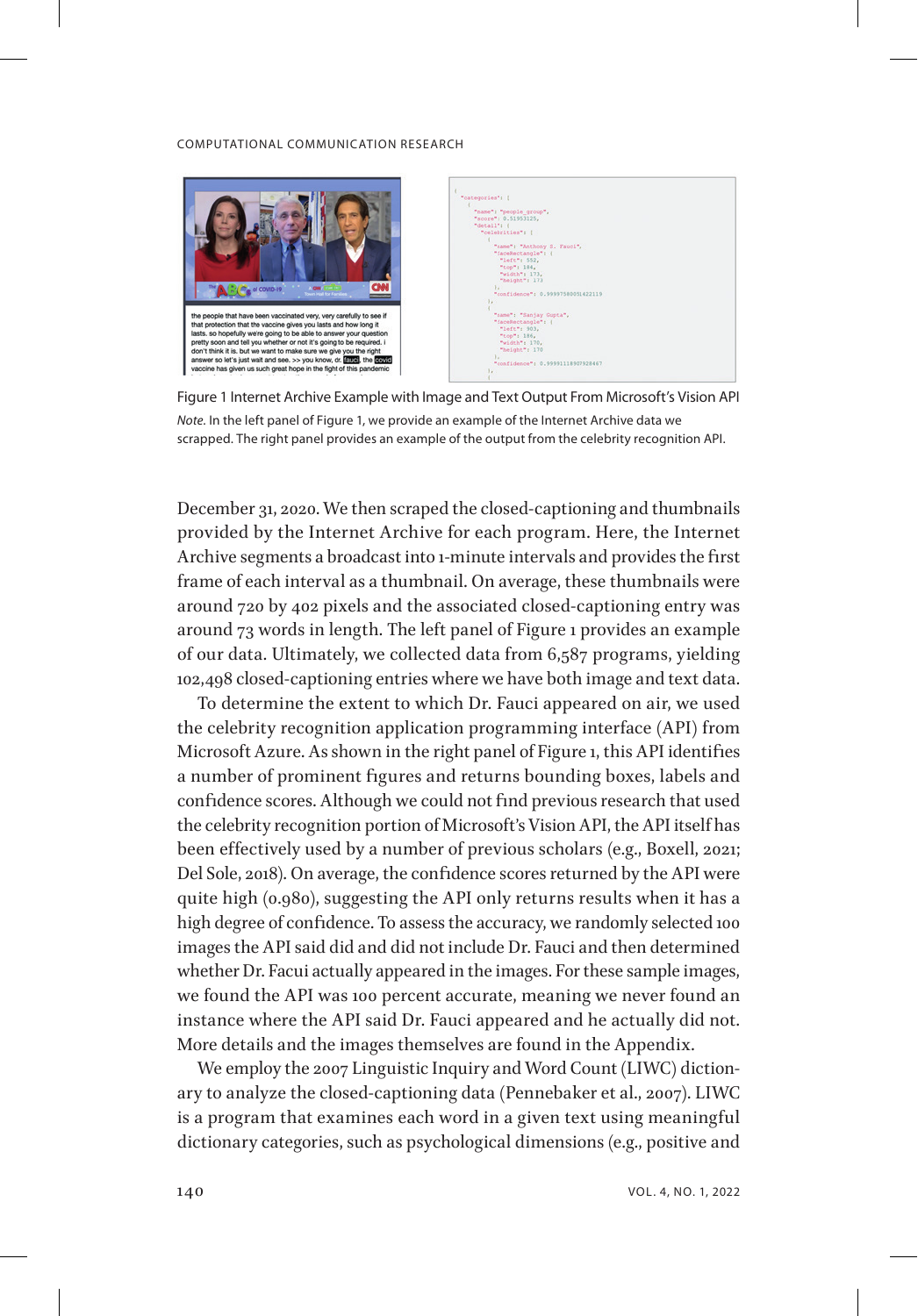negative emotion) and content specific categories (e.g., work, death, religion) (Pennebaker et al., 2007; Pennebaker et al., 2001). Due to its ease of use and flexibility, LIWC has been used across a wide range of studies, including sentiment in tweets (Tumasjan et al., 2010), floor speeches (Yu et al., 2008), and authoritarian leaders' comments (Windsor et al., 2018).

Although many argue dictionary-based approaches can yield meaningful insights (Albaugh et al., 2013; Young & Soroka, 2012), we also acknowledge their limitations (Grimmer & Stewart, 2013; Loughran & McDonald, 2011). With that said, we use the *health* and *death* categories to operationalize our second hypotheses. To help better tune the LIWC dictionary to our use case, we added Covid-specific words to each category. These were obtained from published sources (CDC, 2021; Kathy, 2020) and our own keyword searches. Table 1 gives examples of the base words and all those we added for study.

We validated our *health* and *death* categories by showing the correlation between them and the topics derived from a 30-category LDA topic model. This supplemental analysis can be found in the Appendix. There we show that the topic most correlated ( $\rho = 0.093$ ) with our *health* category is one that has the following keywords: "may", "risk", "ill", "doctor", "can", "condit", and "serious". Conversely, our *death* category has the highest correlation (*ρ* = 0*.*414) with a topic having keywords like "death", "countri", "coronavirus", "million", "die", "american" and "unit". In each instance, the opposing category is negatively correlated with the aforementioned topics, providing some evidence the *health* and *death* categories are orthogonal. Undoubtedly, these results do not fully address the arguments levied against dictionary-based methods, but we hope they assuage some of those concerns, at least with respect to this study.

Given that our three main dependent variables – "Fauci" appearances, "death" mentions, and "health" mentions – are all counts, we employ negative binomial regressions in all analyses reported below. To standardize our models, we aggregated our data to the show-week level, meaning each row is a single week for a given show. This means some shows, like "Hannity", may appear multiple times. Although not reported in the main text, we estimated separate versions of our models in STATA including standard errors clustered at the show level. We did not use this in the main text, because it is unclear how STATA estimates predicted values which are necessary to disentangle some of our interactive effects. As shown in the Appendix, the substantive results are the same, ultimately giving us confidence that what we report in the main text cannot be easily attributed to show-level clustering.

Our main independent variables are two dummy variables for CNN and MSNBC which both equal 1 when the show appeared on each network,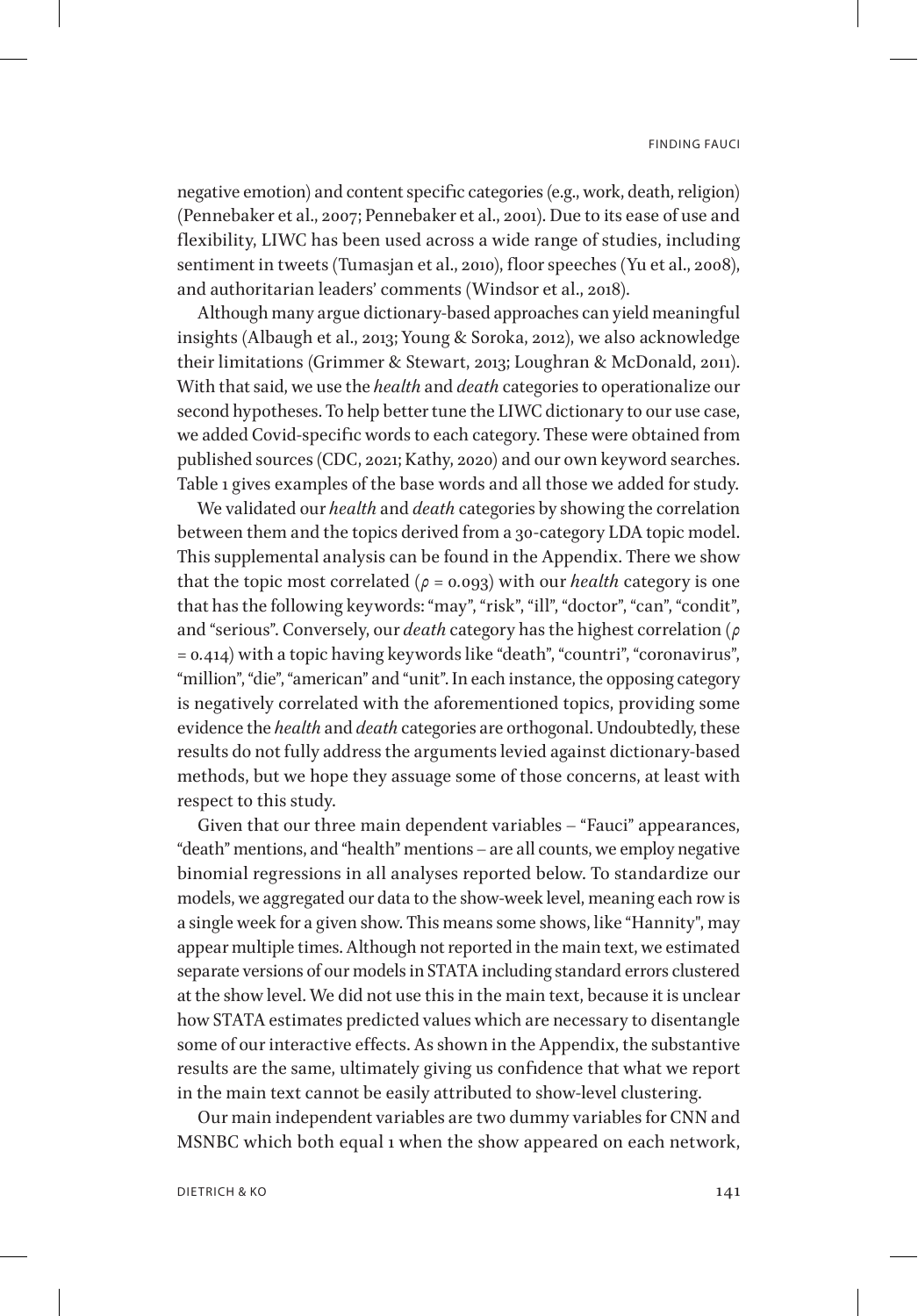|               | <b>LIWC 2007 Base Words Examples</b>                                                              |
|---------------|---------------------------------------------------------------------------------------------------|
| Death         | bury, coffin, fatal*, kill, suicid*, war                                                          |
| <b>Health</b> | ache*, clinic, dose*, flu, pill, surger*, therap*,<br>wash                                        |
|               | Added COVID-19 Words                                                                              |
| Death         | pandemic*                                                                                         |
| <b>Health</b> | asymptom*, cdc, hygien*, quarantin*,<br>respirat*, screening*, telehealth*, vaccin*,<br>ventilat* |

| Table 1 Examples of Base Words in LIWC 2007 and Newly Added COVID Related |  |
|---------------------------------------------------------------------------|--|
| Words                                                                     |  |

*Note.* In the first two rows, we provide examples of the words in the "death" and "health" categories in the 2007 Linguistic Inquiry and Word Count (LIWC) dictionary. The last two rows are the Covid-19 words we added to the aforementioned categories. In both instances a star indicates a wildcard, meaning "quarantin\*" will capture "quarantine," "quarantining," etc.

respectively. Given this coding, our baseline is Fox News, meaning any positive coefficients imply the dependent variable appears more often on either CNN or MSNBC as compared to Fox News. To test our first hypothesis, we interact this variable with the 2020 week which ranges from 9 to 53. The second hypothesis is tested by interacting the CNN and MSNBC dummy variables with the number of "death" and "health" mentions. Given that counts, like the number of Dr. Fauci appearances, are impacted by the level of exposure, in all models we include appropriate offsets. More specifically, when the dependent variable is the number of Dr. Fauci appearances the offset is the number of celebrities returned by Microsoft's API for that showweek. When the dependent variable is either LIWC category, the offset is the number of words for that show in the given week. For these reasons, the majority of our analyses will focus on the rate at which our three dependent variables appear on CNN, Fox News and MSNBC, given the level of exposure.<sup>[2](#page-33-1)</sup>

## **Results**

## **Where is Dr. Fauci?**

We begin our analysis with Figure 2, where we show the proportions of Fauci appearances, death mentions, and health mentions by month. In terms of the proportion of words utilized during their broadcasts, CNN uses the most "health" words (0.038), followed by MSNBC (0.031) and Fox News (0.031). Not only are these differences statistically significant ( $\chi^2$  = 2302.00*, df* = 2*,*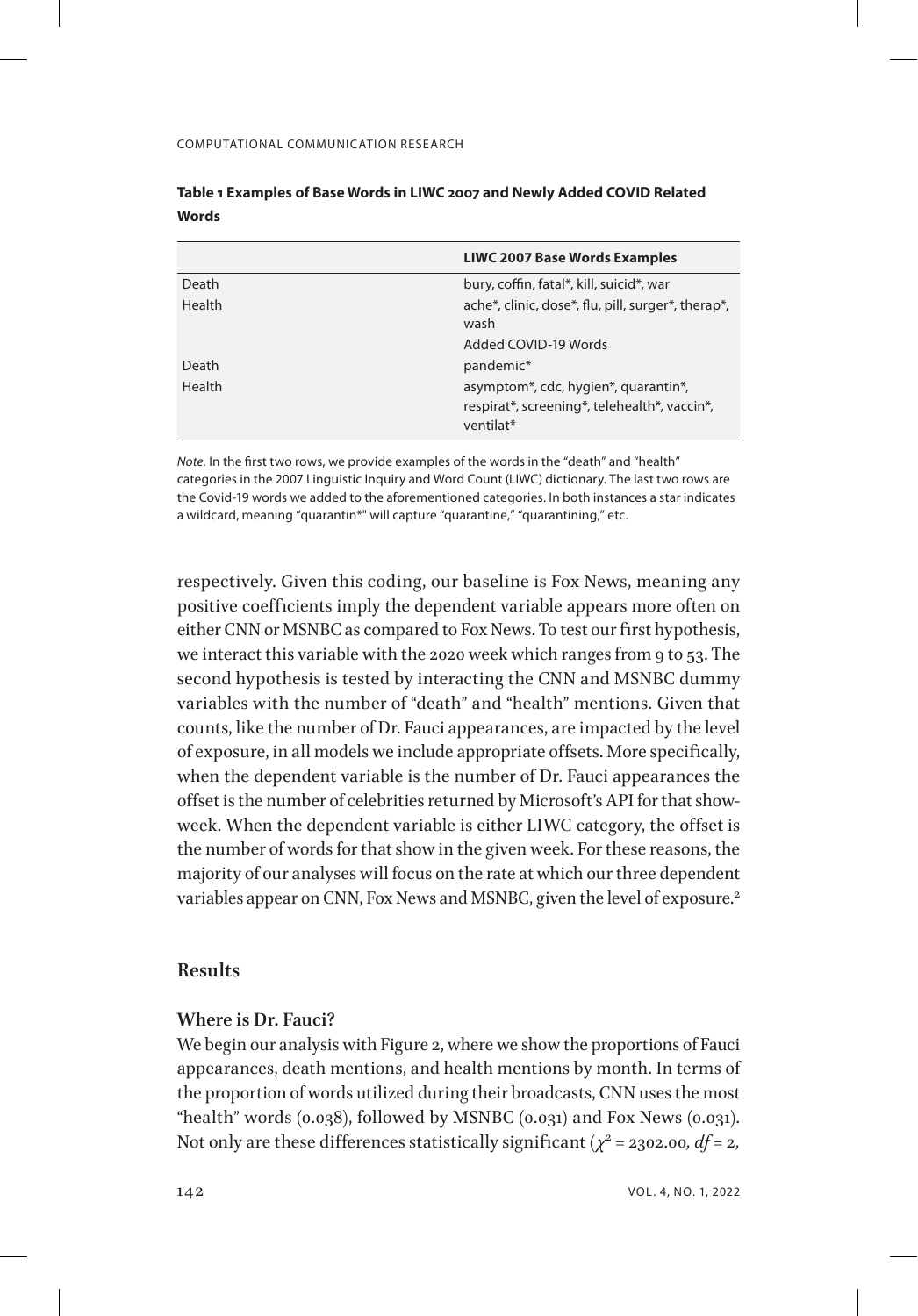*p <* 0.001), but they are mirrored by words from our "death" category. Here, we again find a statistically significant difference ( $\chi^2$  = 1137.80*, df* = 2*, p* < 0.001) between CNN (0.010), MSNBC (0.009) and Fox News (0.007), with CNN using proportionally the most "death" words and Fox News using the least.

Similar results are found for Dr. Fauci's appearances (or lack thereof). In terms of the proportion of celebrities detected by Microsoft's API during their broadcasts, we find Dr. Fauci appeared significantly ( $\chi^2$  = 37.34*, df* = 2*, p <* 0.001) more on CNN (0.012) and MSNBC (0.009) as compared to Fox News (0.004). Dr. Fauci's appearances were also found to decrease on Fox News as the pandemic progressed. More specifically, of the celebrities detected by Microsoft's API on Fox News in March 2020 (first full month in our data), 1.5 percent of them were Dr. Fauci. By comparison, in December 2020 (last full month in our data), none of the celebrities detected by Microsoft's API on Fox News were Dr. Fauci. Not only is this difference statistically significant ( $\chi^2$  = 11.32*, df* = 1*, p* = 0.001), but it provides initial support for our first hypothesis which we directly test in Table 2.

Again, we expect Dr. Fauci to appear less on Fox News and this relationship will become more pronounced as the pandemic progresses. Beginning with Model 1, we find that Dr. Fauci appeared significantly more on CNN (*p <* 0.001) and MSNBC (*p <* 0.001) as compared to Fox News. The significant interaction between our CNN dummy variable and the week in Model 2 (*p <* 0.0001), suggests this difference also became more pronounced as the Covid-19 pandemic progressed. A similar interactive effect was not found for MSNBC (*p >* 0.05), suggesting the difference between Fauci appearances on this network as compared to Fox News did not change over time. This latter conclusion is further supported by the significant main effect for our MSNBC dummy variable in Model 2 (*p <* 0.05).

Figure 3 reports the predicted rates for the CNN interaction term in Table 2, Model 2. A similar plot is provided for MSNBC in the Appendix, but is not reported here given the insignificant interaction term. To create the predicted values, we allowed the week to vary from the minimum (9) to maximum (53) which corresponds to February 23, 2020 to December 28, 2020. To make the intercept more interpretable we zeroed-out the week before entering this variable into our model, so it began at 0 and ended at 44. The offset was set to the median number of celebrities – reported by the Microsoft API – appearing on each network for a given week. For both networks this value was 8. Finally, 95-percent confidence intervals were calculated by multiplying 1.96 by the standard error of the prediction interval.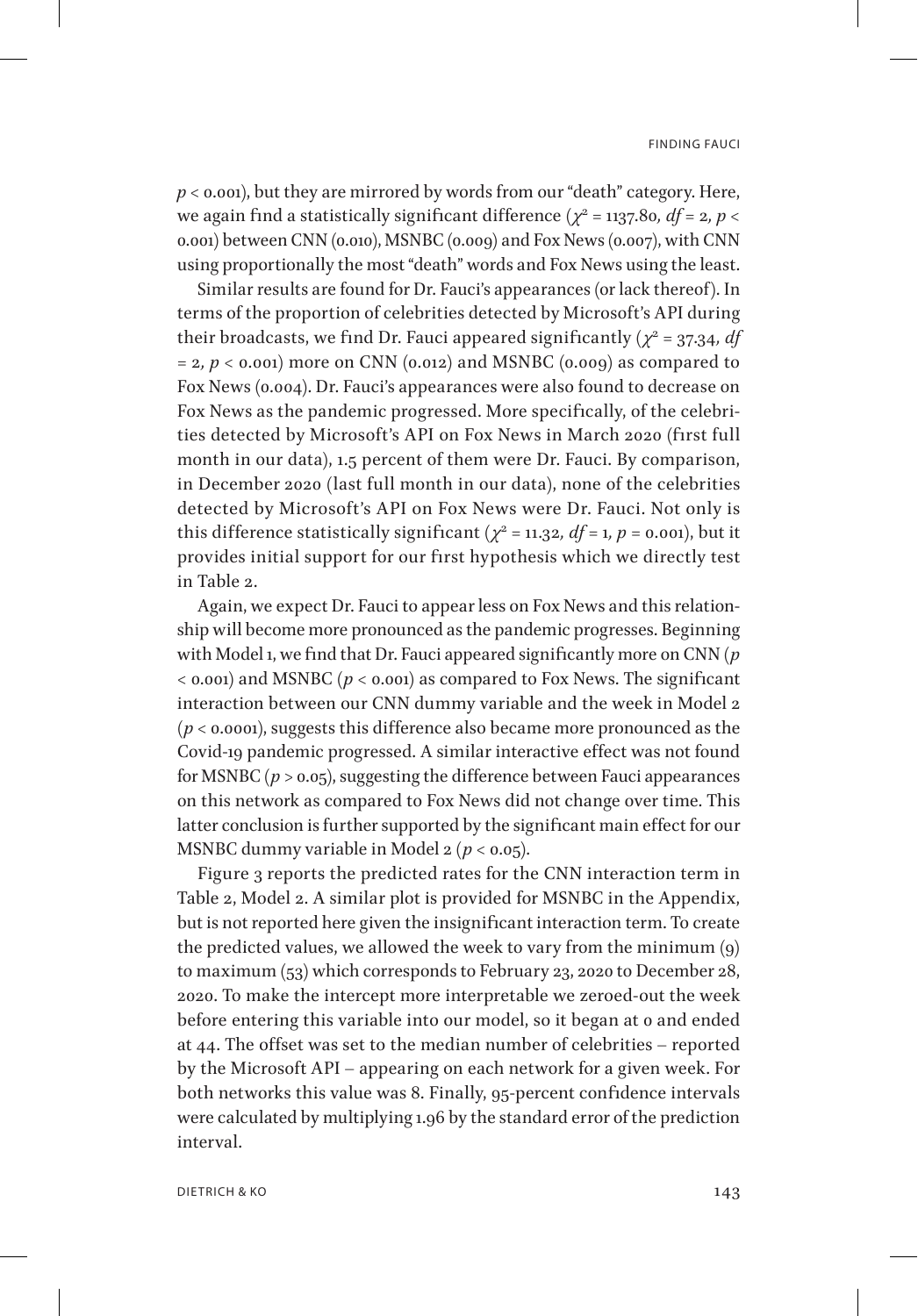Beginning with the first week in our data, Dr. Fauci is predicted to appear on 8.39 percent of Fox News shows. That predicted rate is 14.18 percent less than CNN where Dr. Fauci is predicted to appear in 9.58 percent of their shows during the same time period. Looking at the last week in our data, Dr. Fauci is predicted by our model to appear in 6.66 percent and 0.27 percent of CNN and Fox News shows, respectively. Although this substantial difference is consistent with our first hypothesis, it is purely theoretical since Dr. Fauci did not appear on any show in the last week of our data. The last appearance Dr. Fauci makes in our data occurred on CNN in the 52nd week which corresponds with December 21, 2020. The last Fox News appearance was in the 48th week, corresponding to November 23, 2020. Perhaps more surprising, the last week Dr. Fauci appeared more than once on a Fox News show was the 20th week which corresponds with May 11, 2020. The aforementioned 52nd week was the latest Dr. Fauci appeared at this same rate on CNN.

We now outline three important caveats to help frame our results. First, our data only includes frames where either *Covid* or *coronavirus* appeared in the closed-captioning. Given that, we cannot rule out the possibility that Dr. Fauci appeared elsewhere on Fox News. For some, this may undermine the generalizability of our results, while for others this may be viewed as compounding the problem. Indeed, many wanted to hear from Dr. Fauci about the coronavirus and the fact that he appears significantly less on Fox News when that word is uttered is problematic.

Second, Dr. Fauci's appearances are entirely dependent on Microsoft's API and we cannot say for sure whether Dr. Fauci is speaking or whether the cable news networks are simply showing an image of him on the screen. In terms of the API itself, we have provided some validation, but there are undoubtedly some Dr. Fauci appearances that may have been missed. With that said, unless the API errors are unequally distributed across Fox News, CNN and MSNBC we cannot easily write off our results to this type of measurement error.

Finally, given this analysis relies solely on Internet Archive thumbnails, we cannot exclude the possibility that Dr. Fauci did not appear in an interval that mentioned "Covid" or "coronavirus" in one minute, but then appeared in the next. Similarly, we cannot say whether Dr. Fauci appeared later in a given one-minute interval or may have appeared in the previous one-minute interval prior to when either "Covid" or "coronavirus" are mentioned. Again, if we assume these errors are equally distributed across Fox News, CNN and MSNBC, then it is difficult to easily dismiss our results based on such concerns.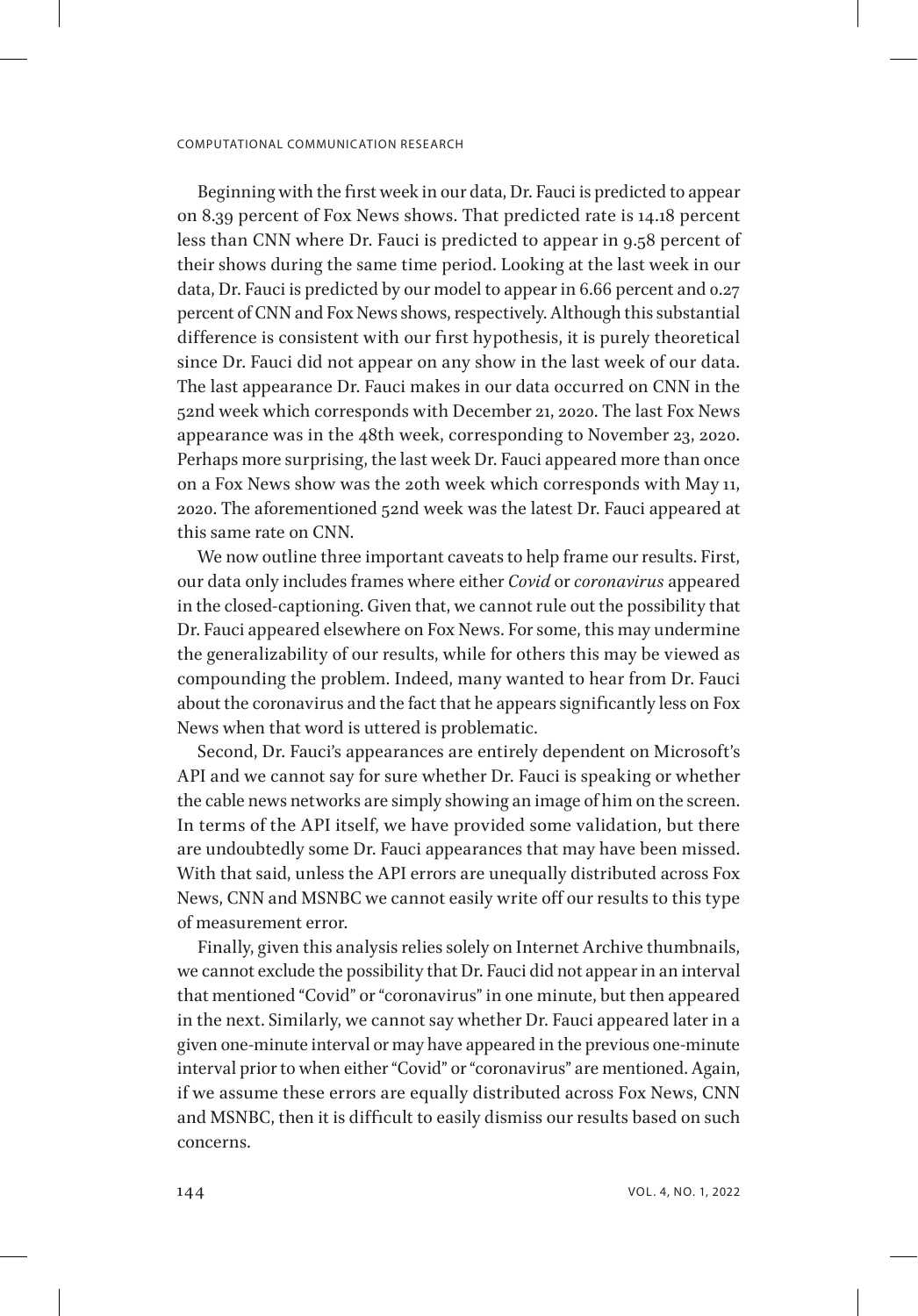|                     | Dependent variable: |                    |  |  |
|---------------------|---------------------|--------------------|--|--|
|                     | "Death" Mentions    |                    |  |  |
|                     | (1)<br>(2)          |                    |  |  |
| Constant            | $-4.905***$         | $-4.729***$        |  |  |
|                     | (0.019)             | (0.033)            |  |  |
| <b>CNN</b>          | $0.324***$          | $0.141***$         |  |  |
|                     | (0.025)             | (0.047)            |  |  |
| <b>MSNBC</b>        | $0.251***$          | $0.114***$         |  |  |
|                     | (0.025)             | (0.048)            |  |  |
| Week                |                     | $-0.009***$        |  |  |
|                     |                     | (0.001)            |  |  |
| $CNN \times Week$   |                     | $0.010***$         |  |  |
|                     |                     | (0.002)            |  |  |
| $MSNBC \times Week$ |                     | $0.008***$         |  |  |
|                     |                     | (0.002)            |  |  |
| $\mathsf{N}$        | 2,307               | 2,307              |  |  |
| Log Likelihood      | $-7,999.654$        | -7,977.959         |  |  |
| $\theta$            | $6.145***(0.268)$   | $6.352***$ (0.280) |  |  |
| Akaike Inf. Crit.   | 16,005.310          | 15,967.920         |  |  |

**Table 3 Fox News is Significantly Less Likely to Use Words from LIWC's "Death" Category When Discussing Covid-19**

 $*$  p<0.1

 $*$  p<0.05

 $***$  p<0.01

*Note.* Negative binomial regressions predicting the number of times a word from our modified LIWC "death" category are used (see Table 1). Data has been aggregated to the show-week, meaning shows can appear multiple times. All models are offset by the log of the total number of words for a show in a given week.

# **When Dr. Fauci Appears on Cable News Broadcasts, What is Being Discussed?**

Our second hypothesis helps us better understand this main result. More specifically, Dr. Fauci may not appear on Fox News simply because they are covering other aspects of the Covid-19 pandemic. To gain traction on this question, we analyse the closed-captioning associated with Dr. Fauci's appearances. If Dr. Fauci is found to appear *more* when CNN, Fox News and MSNBC are discussing public health and the coronavirus, then it provides evidence consistent with our second hypothesis. Evidence of the inverse would suggest Dr. Fauci is appearing less when discussing these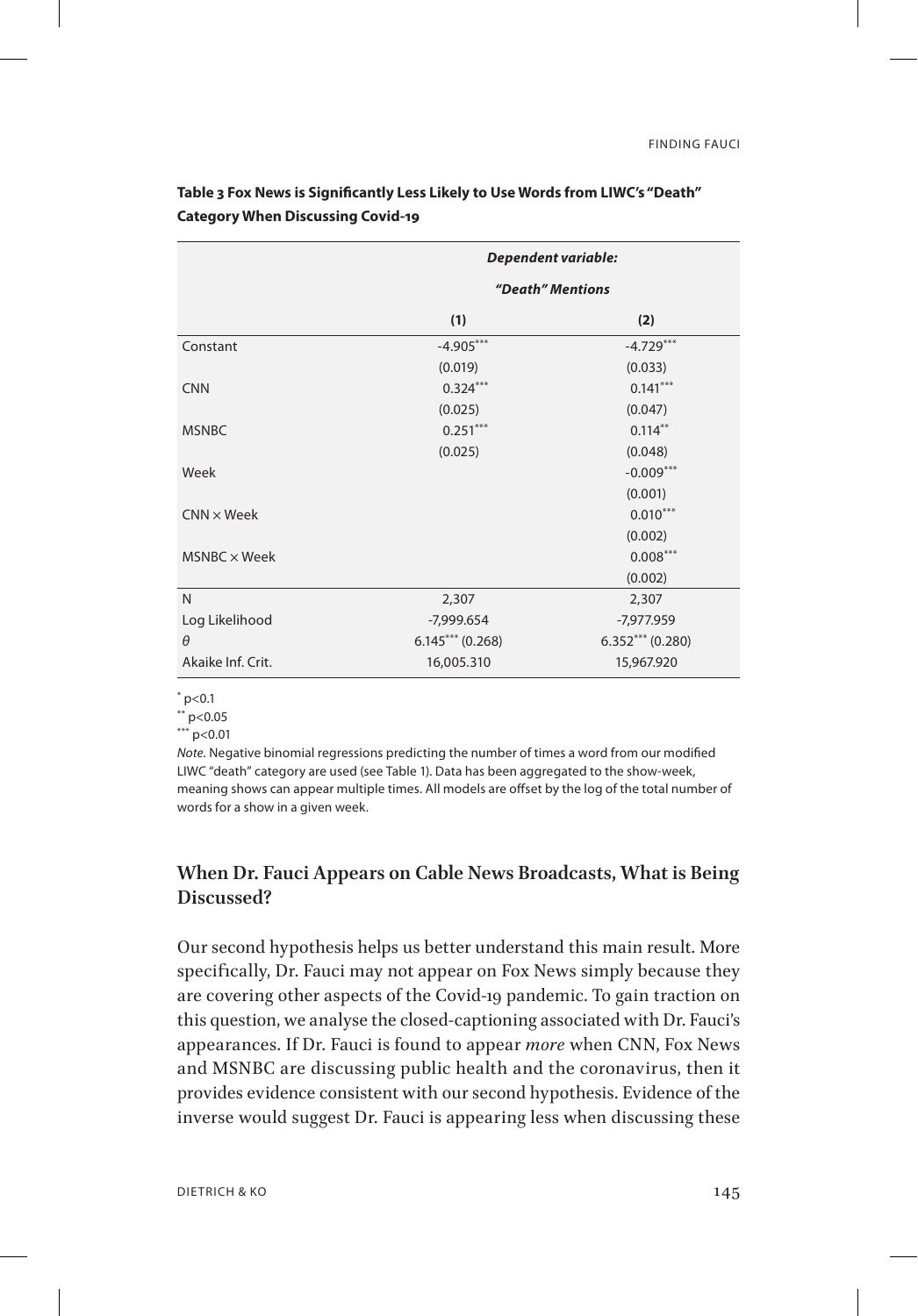matters, despite his extensive expertise in the area. Such a result would also underscore concerns about some Covid-19 coverage negatively impacting public health.

We begin with Table 3 which reports models identical to those shown in Table 2, but the dependent variable is the number of times a word from LIWC's "death" category appear in a week on a given show. Again, LIWC does not include Covid-19 specific words, like "pandemic", which we included for the purpose of our analysis. As is clear from both Models 1 and 2, CNN and MSNBC are significantly more likely than Fox News to use words like "death" and "pandemic" when also using terms like "Covid" and "coronavirus." Moreover, the significant interaction terms for both networks in Model 2 not only suggests this difference increases over time, but CNN is also not unique in this regard.

Table 4 reports nearly identical results. Here, the dependent variable is the number of times a word from LIWC's "health" category appear in a week on a given show. To help capture Covid-specific references, we also included words like "quarantine" and "vaccine" in this category. Again, Models 1 and 2 show a statistically significant difference between the use of these words by Fox News as compared to CNN and MSNBC. Not only are the coefficients very similar to those reported in Table 3, but the interaction terms are also significant. Ultimately, these results suggest Fox News tended to use fewer "health" and "death" related words when discussing the coronavirus and this disparity increased over time.

Table 5 provides a direct test of our second hypothesis. Here, we converted the raw counts of the words used in the "health" and "death" categories to dummy variables where a 1 is returned when a show (in a given week) exceeded the category median. For example, the "death" category median for the "Hannity" show is 6, meaning in a given week we should expect 6 words from the "death" category to be used on that show. In weeks 12 and 13, the "Hannity" show used 23 and 5 words from the "death" category, respectively. In these weeks, our dummy variable would return a 1 for week 12 and a 0 for weeks 13, since the former exceeded the show's median (6), whereas the later did not. Hypothetically, if 6 words from the "death" category were used in either week, that week would also be coded as 0. We standardized our text variables in this way to (1) make the interaction term easier to interpret and (2) to account for the fact that networks and shows likely use "death" and "health" words at different rates, something we already demonstrated in Tables 3 and 4.

With that said, our primary variable of interest is the interaction between the dummy variables associated with CNN and MSNBC and the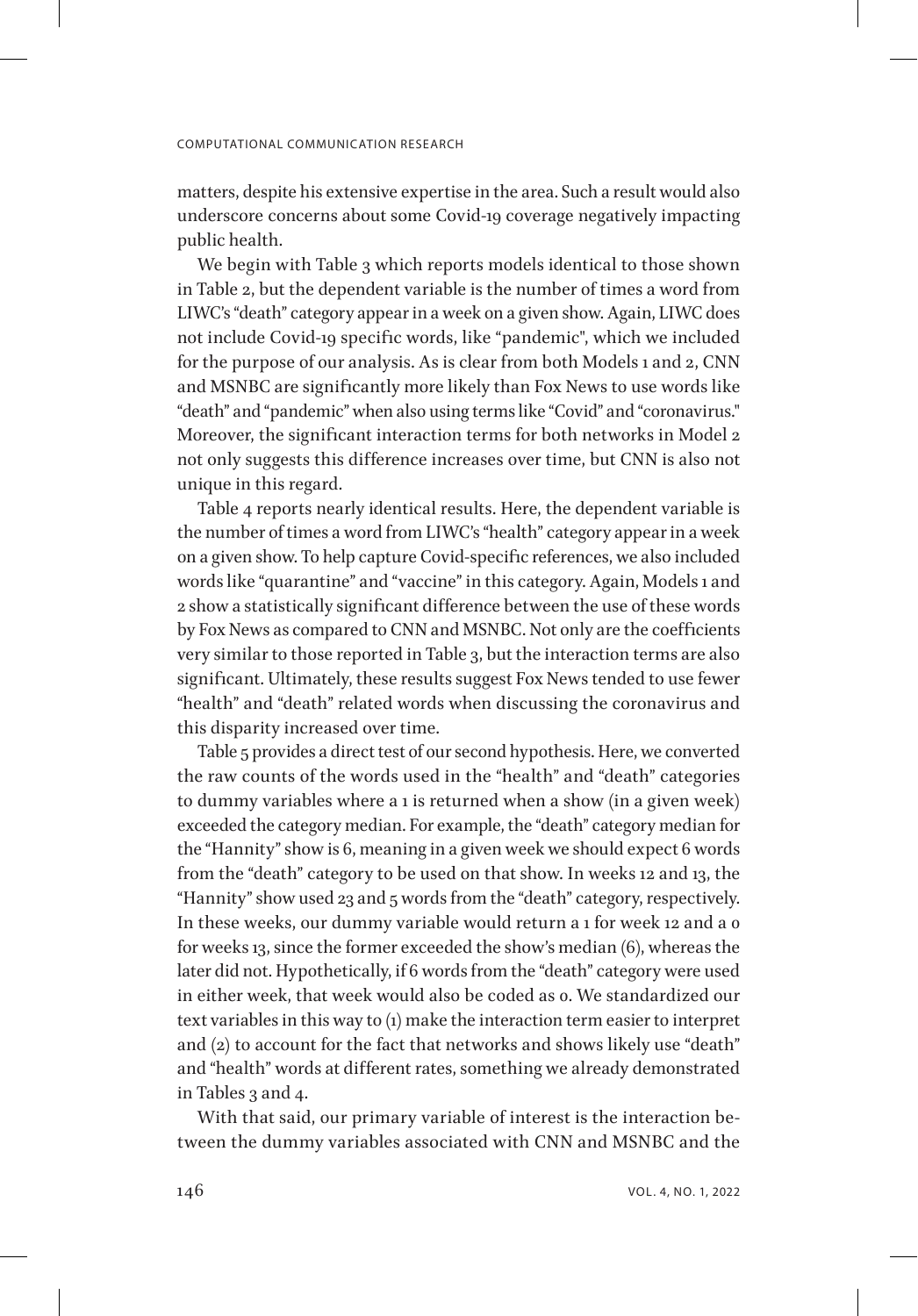|                                      | <b>Dependent variable:</b> |
|--------------------------------------|----------------------------|
|                                      | <b>Fauci Appearances</b>   |
| Constant                             | $-7.744***$                |
|                                      | (1.008)                    |
| <b>CNN</b>                           | $3.034***$                 |
|                                      | (1.049)                    |
| <b>MSNBC</b>                         | $3.240***$                 |
|                                      | (1.044)                    |
| "Death" Mentions                     | $2.067*$                   |
|                                      | (1.245)                    |
| "Health" Mentions                    | $2.802**$                  |
|                                      | (1.136)                    |
| $CNN \times$ "Death" Mentions        | $-3.456$ **                |
|                                      | (1.503)                    |
| $CNN \times$ "Health" Mentions       | $-2.024$                   |
|                                      | (1.239)                    |
| $MSNBC \times "Death"$ Mentions      | $-3.123**$                 |
|                                      | (1.419)                    |
| MSNBC $\times$ "Health" Mentions     | $-3.030**$                 |
|                                      | (1.260)                    |
| "Death" Mentions x "Health" Mentions | $-2.316*$                  |
|                                      | (1.380)                    |
| $CNN \times$                         | $2.975*$                   |
| "Death" Mentions x "Health" Mentions | (1.683)                    |
| $MSNBC \times$                       | $3.372**$                  |
| "Death" Mentions x "Health" Mentions | (1.628)                    |
| N                                    | 2,101                      |
| Log Likelihood                       | $-549.583$                 |
| $\theta$                             | $0.143***(0.025)$          |
| Akaike Inf. Crit.                    | 1,123.167                  |

**Table 5 Are Dr. Anthony Fauci's Appearances Conditioned on the Text?**

 $*$  p<0.1

\*\* p<0.05

\*\*\* p<0.01

*Note.* Negative binomial regressions predicting the number of times Dr. Fauci appears. Data has been aggregated to the show-week. Offset of the number of celebrities included in all models (see Table 2). "Death" and "health" mentions (see Table 1).

aforementioned dummy variables associated with the modified "death" and "health" categories from LIWC. If positive, then it suggests that when words from *both* categories are used Dr. Fauci is *less* likely to appear on Fox News as compared to the other cable news networks we considered. For both CNN  $(p < 0.078)$  and MSNBC  $(p < 0.039)$ , we find a positive and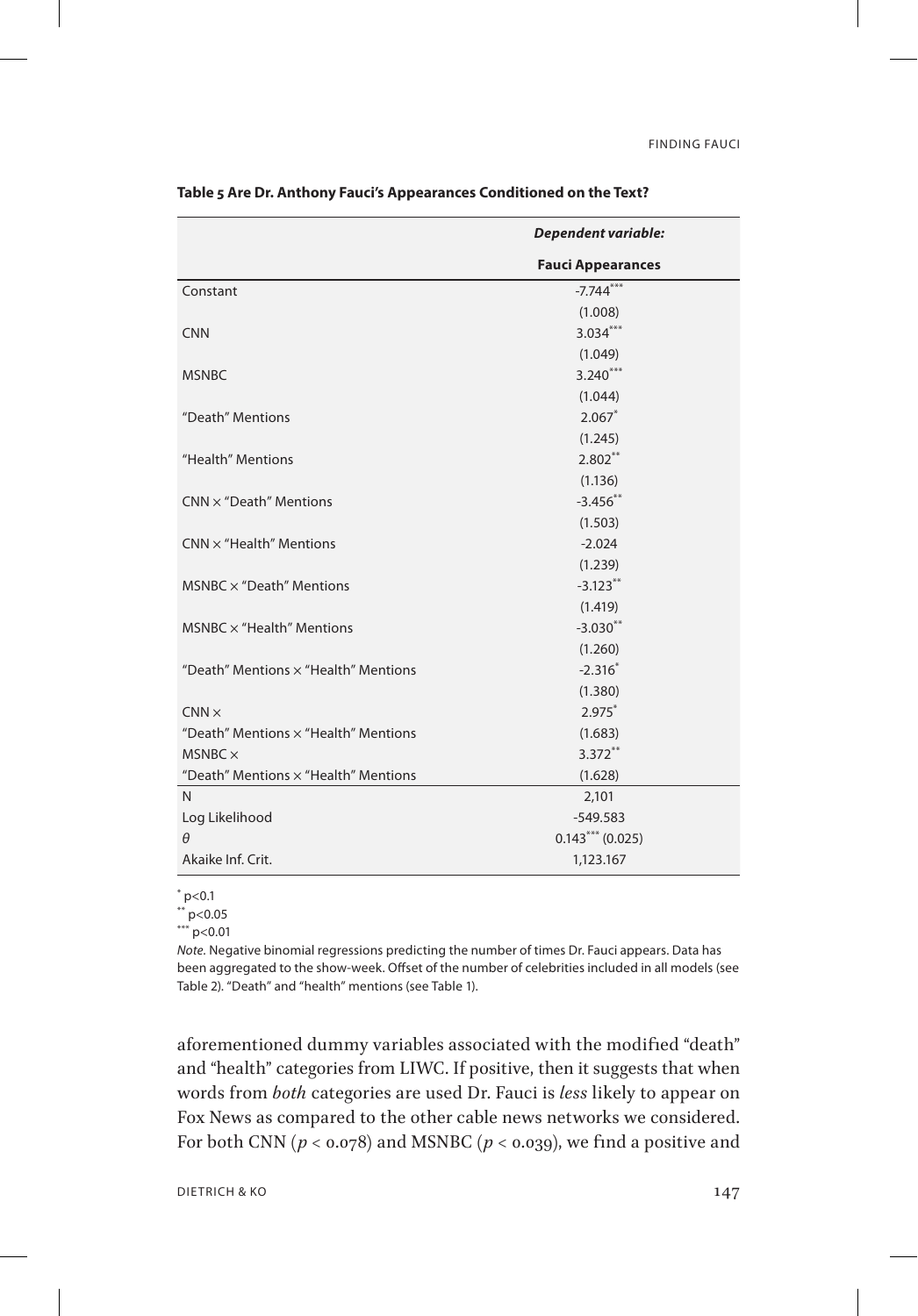

Figure 4 Predicted Difference between Fauci Appearances on CNN and Fox News Conditioned on Text

*Note.* Predicted values from Table 5, Model 1 for both CNN and Fox News. On the x-axis, the number of "death" mentions for a given show is either higher ("Yes") or lower ("No") than the previous week. In the left panel (Health Mentions = No), the number of "health" mentions for a given show in the current week is lower than the previous week. Conversely, in the right panel (Health Mentions = Yes) the are higher. The offset is set to the median number (8) and 95 percent confidence intervals are plotted as brackets.

significant interaction, although the former is not statistically significant at the 0.05-level. This provides initial evidence contrary to our second hypothesis. However, it is easier to interpret the substantive meaning of this result through plots of predicted values which we provide in Figures 4 and 5 for CNN and MSNBC, respectively.

In Figure 4, we begin with the bars furthest to the right in the rightmost panel. These bars correspond to instances when both the modified LIWC "death" and "health" categories were used at higher rates as compared to the previous week. The red and blue bars represent CNN and Fox News, respectively. Here, we find that Dr. Fauci is predicted to appear 7.55 percent of the time on CNN as compared to 4.45 percent of the time on Fox News. Although sizeable, this difference is far from the greatest. The greatest difference between Fox News and CNN is found when "health" is used at a higher rate, but "death" is not. When this occurs, Dr. Fauci is predicted to appear 15.68 percent of the time on CNN,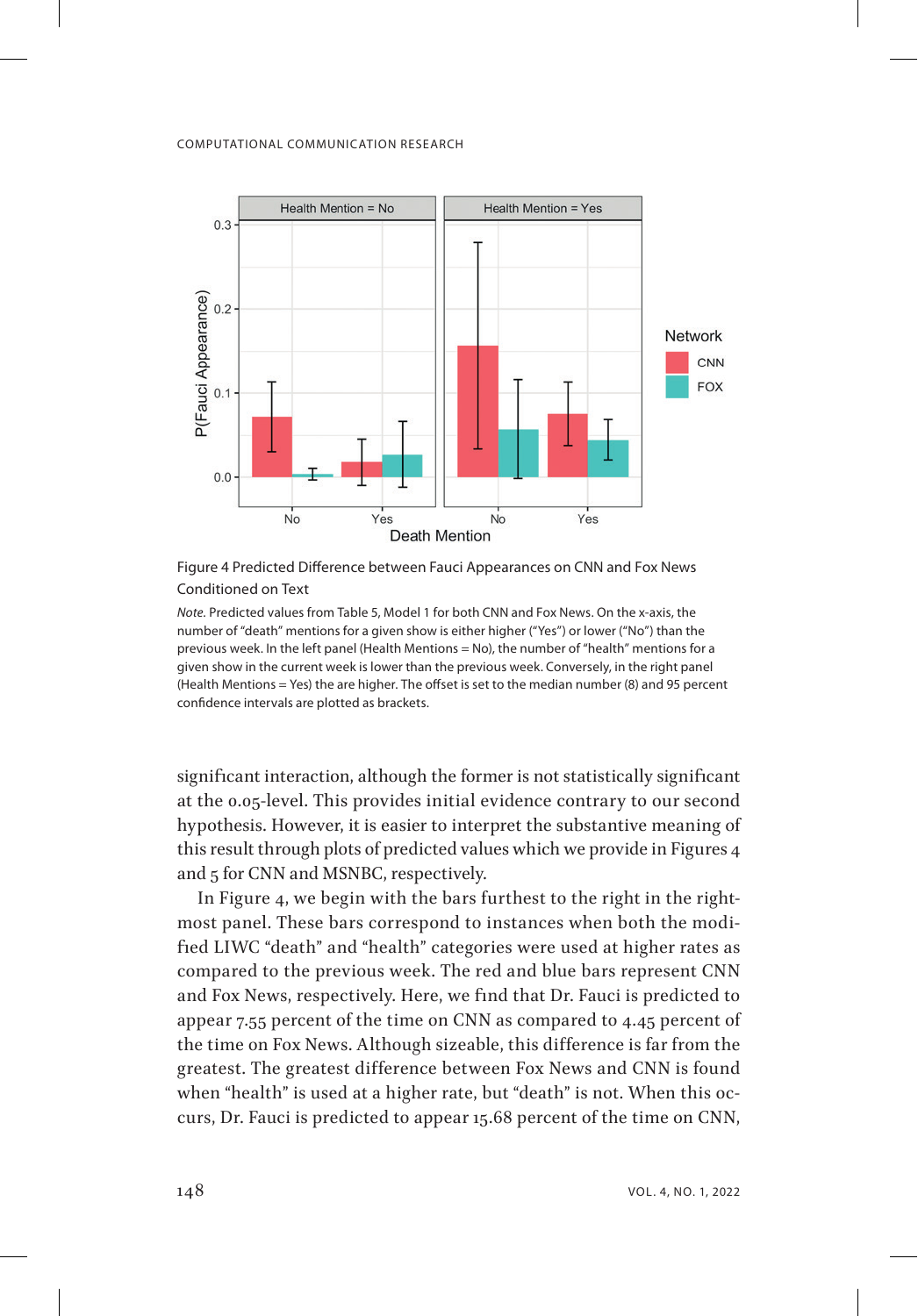but only 5.71 percent of the time on Fox News. This runs counter to our second hypothesis since it suggests Dr. Fauci is *less* likely to appear on Fox News (as compared to CNN) when the closed-captioning includes health-related words.

Although the results for the MSNBC interaction in Table 5 look similar to those of CNN, Figure 5 highlights some slight differences. Here, we find no substantial differences between Fox News and MSNBC, except for the bars furthest to the left in the left-most panel. These bars correspond to shows which used the modified "death" or "health" categories at a higher rate as compared to the previous week. More specifically, when words from neither dictionary categories are used at higher rates, Dr. Fauci is predicted to appear 7.74 percent and 0.35 percent on MSNBC and Fox News, respectively. Without death and health mentions, Dr. Fauci's appearances are significantly different between news networks. With death and health mentions, on the contrary, there are no significant disparities. The results are consistent with our second hypothesis by suggesting differences in coverage decline when news networks cover relevant death and health topics.

## **Discussion and Conclusion**

In an attempt to find Dr. Fauci, this study used 102,498 images from 6,587 cable news programs who used either "Covid" or "coronavirus" during their broadcasts beginning in February 23, 2020 and ending December 28, 2020. Ultimately, we found Dr. Fauci was significantly less likely to appear on Fox News broadcasts when the coronavirus was discussed. Moreover, we found the difference between Fox News and the other cable news networks widened as the pandemic progressed. These results coupled with the dramatic differences between Fox News and the other cable news networks in the use of words related to "death" and "health" provide evidence that Fox News likely covered Covid-19 differently than CNN and MSNBC. We also find evidence that Dr. Fauci was especially unlikely to appear on Fox News (as compared to CNN) when health-related words were present in the closed-captioning, but this result was not replicated when MSNBC served as the point of comparison.

Previous scholars have shown how media bias can affect public behavior (for review, see Lichter, 2017). More recently, this argument has been extended to coverage of Covid-19 (e.g., Ash et al., 2020). Here, scholars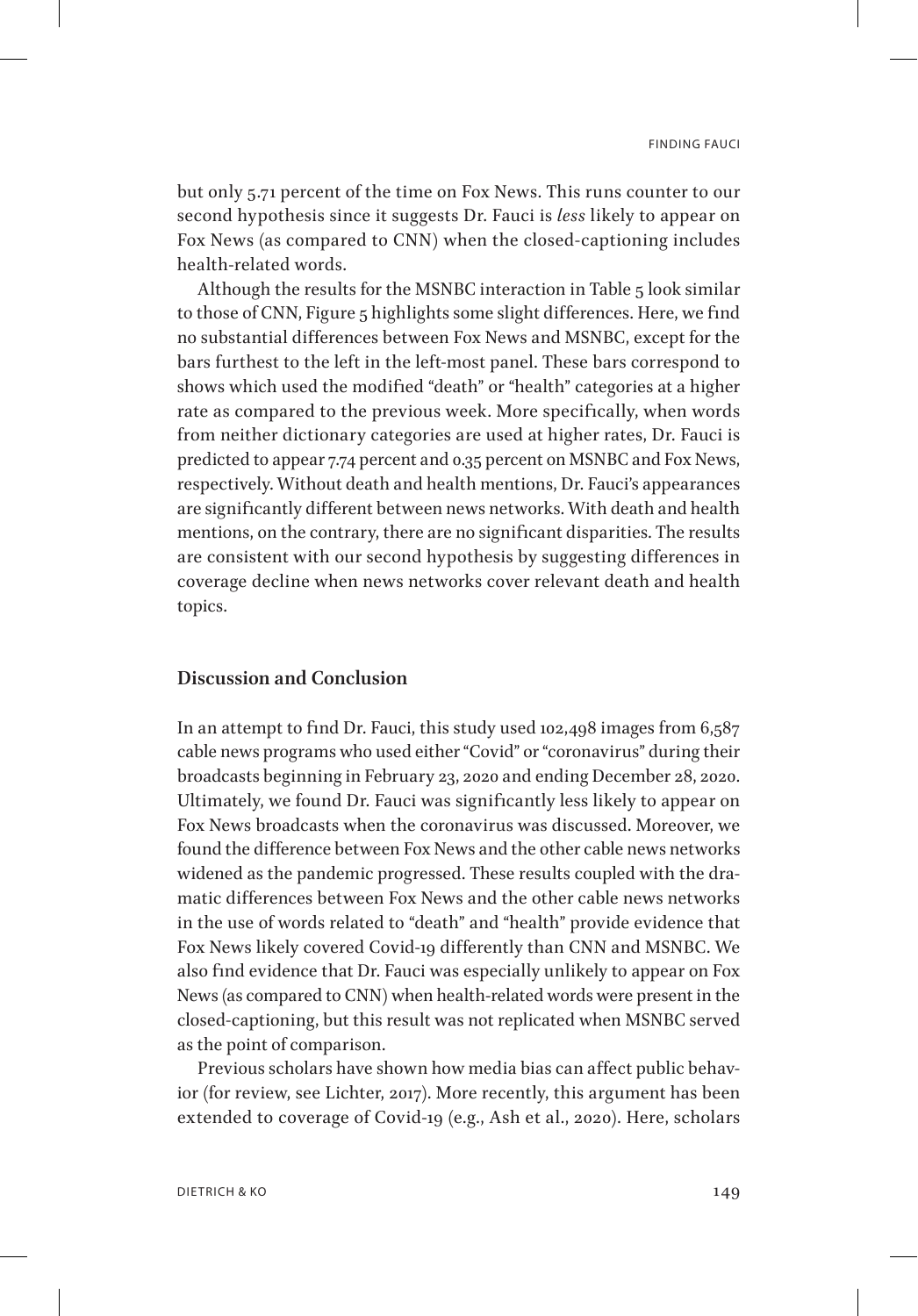

Figure 2 Proportion of "Health" Words, "Death" Words and Fauci Appearances by Month and Network

*Note.* Figure 2 presents descriptive information of our data. Each plot corresponds to proportion of health words (top), proportion of death words (middle), and proportion of Dr. Fauci appearances (bottom). X-axis shows month which ranges from February to December 2020. Red bars indicate CNN, green bars are used for Fox News, and MSNBC proportions are marked with blue bars. 95% confidence intervals are provided at the top of each bar.

have used an instrumental variable approach to demonstrate the negative effects of Fox News coverage on public health. However, we still know very little about how Fox News' coverage differed from its competitors. One popular narrative was the "silencing" of Dr. Fauci (e.g., Acosta, 2020) which many argued was part of a deliberate effort by the Trump administration to downplay the severity of the pandemic (Kelly, 2020). Although this study cannot speak to intent, we show not only did Dr. Fauci appear less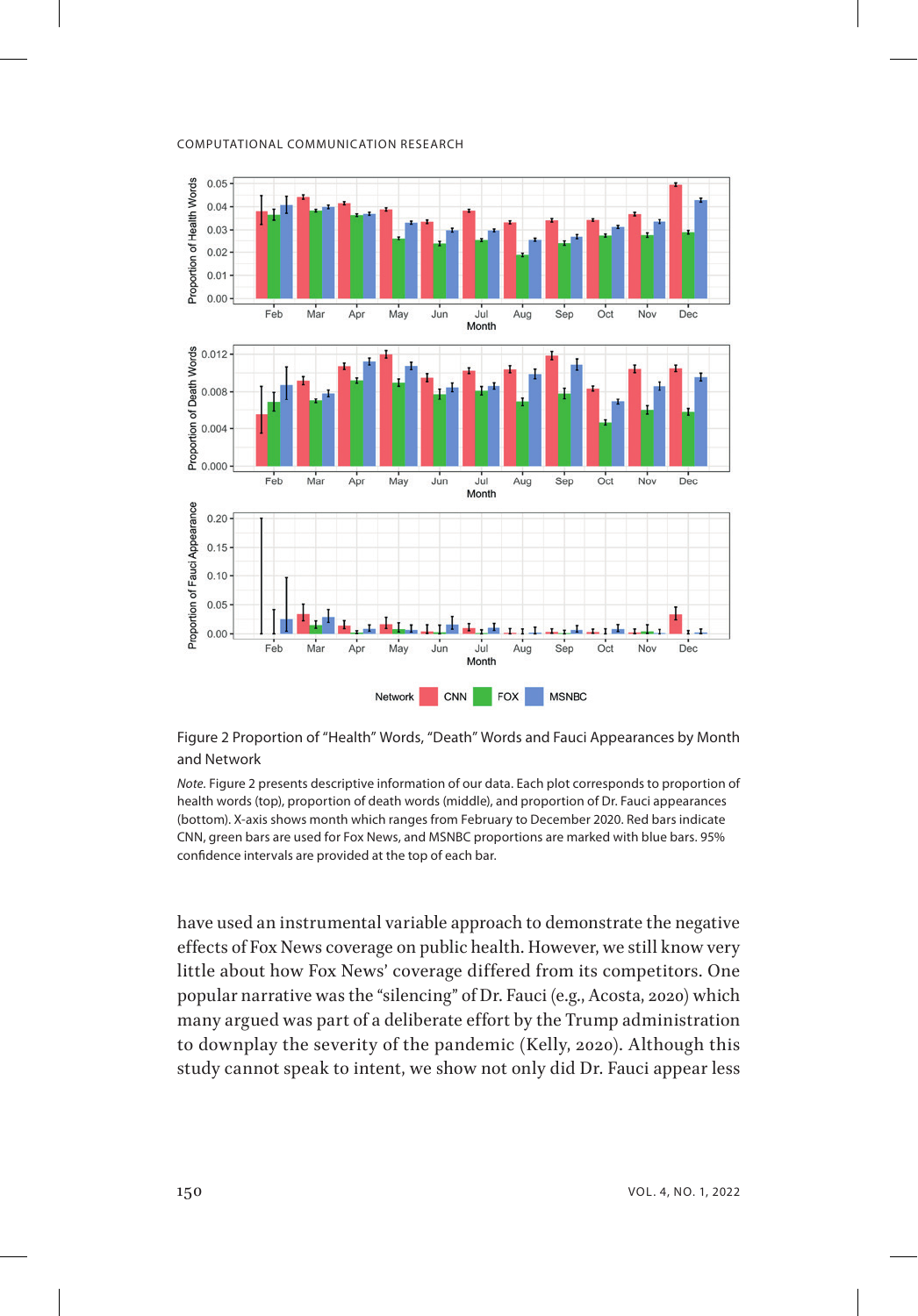|                     | Dependent variable:      |                    |  |  |
|---------------------|--------------------------|--------------------|--|--|
|                     | <b>Fauci Appearances</b> |                    |  |  |
|                     | (1)<br>(2)               |                    |  |  |
| Constant            | $-5.551***$              | $-4.558***$        |  |  |
|                     | (0.218)                  | (0.346)            |  |  |
| <b>CNN</b>          | $0.935***$               | 0.132              |  |  |
|                     | (0.275)                  | (0.473)            |  |  |
| <b>MSNBC</b>        | $0.958***$               | $0.874***$         |  |  |
|                     | (0.271)                  | (0.440)            |  |  |
| Week                |                          | $-0.078***$        |  |  |
|                     |                          | (0.023)            |  |  |
| $CNN \times Week$   |                          | $0.070***$         |  |  |
|                     |                          | (0.026)            |  |  |
| $MSNBC \times Week$ |                          | 0.026              |  |  |
|                     |                          | (0.027)            |  |  |
| N                   | 2,206                    | 2,206              |  |  |
| Log Likelihood      | $-597.792$               | $-581.626$         |  |  |
| $\theta$            | $0.124***$ (0.020)       | $0.151***$ (0.026) |  |  |
| Akaike Inf. Crit.   | 1,201.583                | 1,175.252          |  |  |

**Table 2 Dr. Anthony Fauci is Less Likely to Appear on Fox News When the Network is Discussing Covid-19**

 $*$  p<0.1

 $*$  $p < 0.05$ 

 $k^{***}$  p<0.01

*Note.* Negative binomial regressions predicting the number of times Dr. Fauci appears. Data has been aggregated to the show-week, meaning shows can appear multiple times. All models are offset by the log of the total number of celebrities identified in a given week.

on Fox News, but this disparity increased when many in the public may have needed him the most. Our results show such concerns have some empirical support. Indeed, at least with respect to CNN, we found Dr. Fauci was less likely to appear when health was discussed and as the pandemic progressed.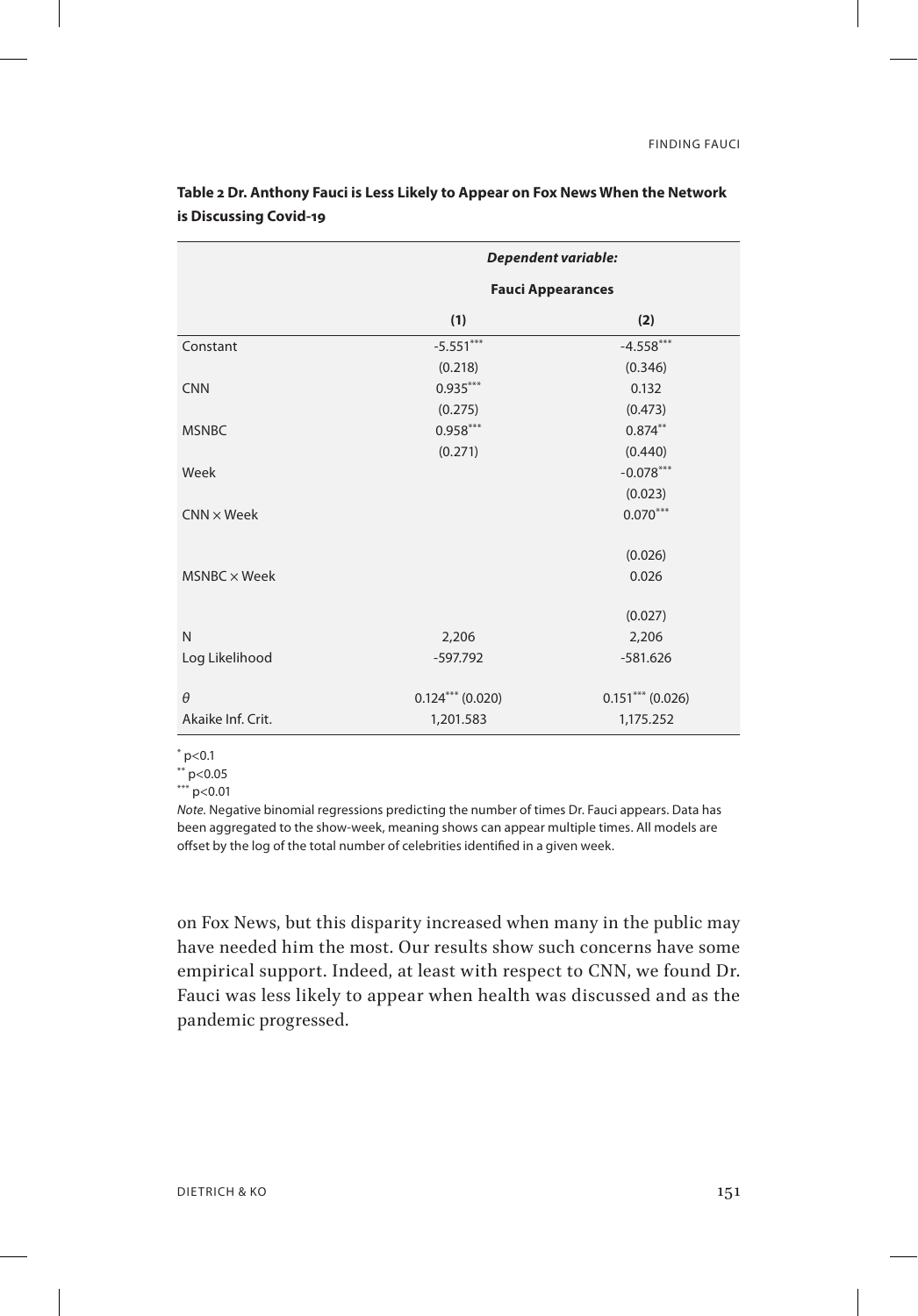

Figure 3 Predicted Number of Fauci Appearances by Network

*Note.* Predicted values from Table 2, Model 2 for both CNN and Fox News. On the x-axis, the week is allowed to vary from the minimum (0) to maximum (44) which corresponds to February 23, 2020 to December 28, 2020, respectively. The offset is set to the median (8) and 95 percent confidence intervals are plotted around each line.



Figure 5 Predicted Difference between Fauci Appearances on MSNBC and Fox News Conditioned on Text

*Note.* Predicted values from Table 5, Model 1 for both MSNBC and Fox News. On the x-axis, the number of "death" mentions for a given show is either higher ("Yes") or lower ("No") than the previous week. In the left panel (Health Mentions = No), the number of "health" mentions for a given show in the current week is lower than the previous week. Conversely, in the right panel (Health Mentions = Yes) the are higher. The offset is set to the median number (8) and 95 percent confidence intervals are plotted as brackets.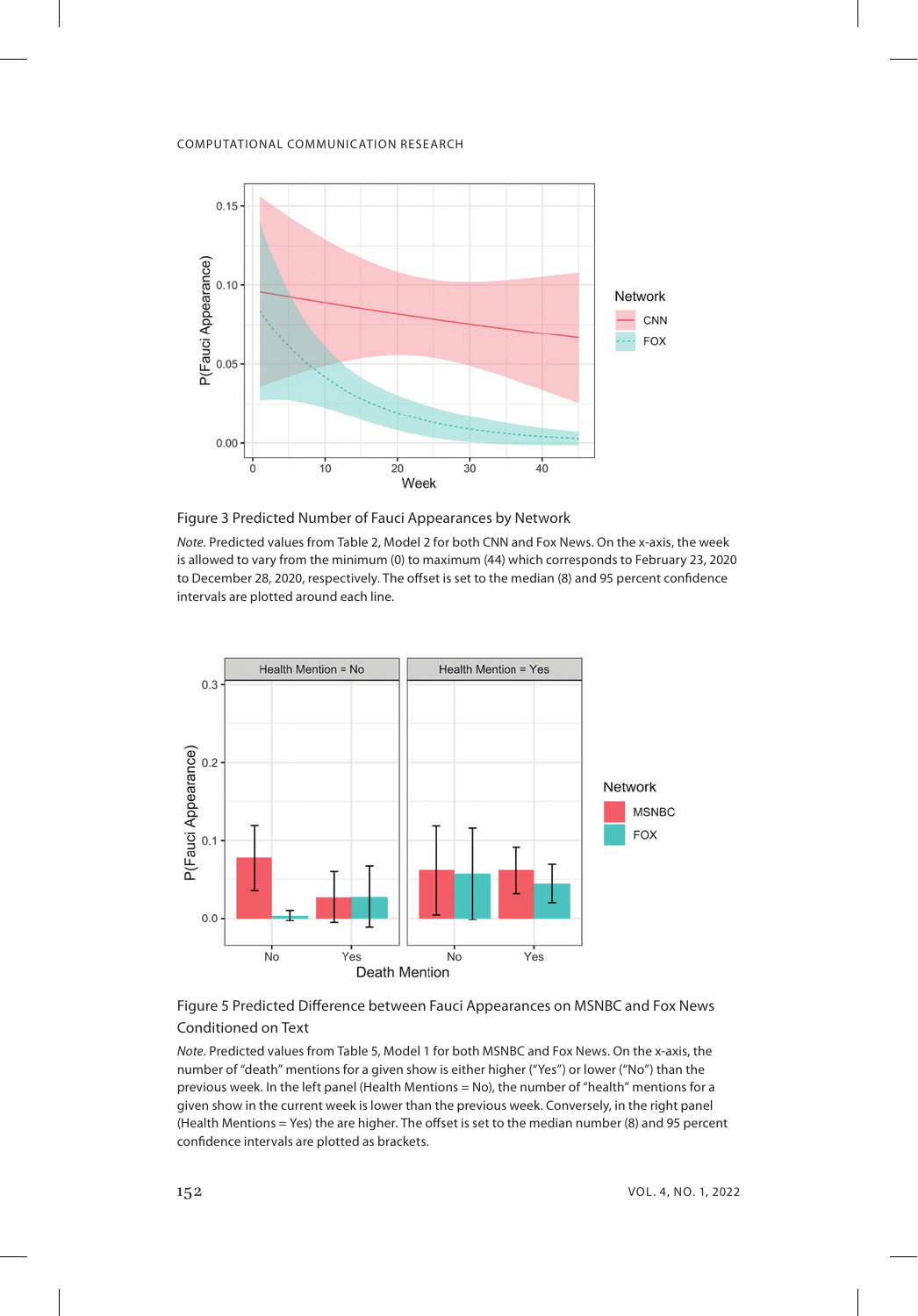|                     | Dependent variable: |                    |  |
|---------------------|---------------------|--------------------|--|
|                     | "Health" Mentions   |                    |  |
|                     | (1)                 | (2)                |  |
| Constant            | $-3.577***$         | $-3.418***$        |  |
|                     | (0.027)             | (0.015)            |  |
| <b>CNN</b>          | $0.308***$          | $0.159***$         |  |
|                     | (0.021)             | (0.039)            |  |
| <b>MSNBC</b>        | $0.151***$          | 0.017              |  |
|                     | (0.020)             | (0.039)            |  |
| Week                |                     | $-0.008***$        |  |
|                     |                     | (0.001)            |  |
| $CNN \times Week$   |                     | $0.008***$         |  |
|                     |                     | (0.002)            |  |
| $MSNBC \times Week$ |                     | $0.007***$         |  |
|                     |                     | (0.002)            |  |
| N                   | 2,307               | 2,307              |  |
| Log Likelihood      | $-10,453.200$       | $-10,423.290$      |  |
| $\theta$            | $7.509***$ (0.273)  | $7.787***$ (0.286) |  |
| Akaike Inf. Crit.   | 20,912.400          | 20,858.580         |  |

**Table 4 Fox News is Significantly Less Likely to Use Words from LIWC's "Health" Category When Discussing Covid-19**

 $*$  p<0.1

 $*$  p<0.05

 $k^{***}$  p<0.01

*Note.* Negative binomial regressions predicting the number of times a word from our modified LIWC "health" category are used (see Table 1). Data has been aggregated to the show-week, meaning shows can appear multiple times. All models are offset by the log of the total number of words for a show in a given week.

 $\overline{1}$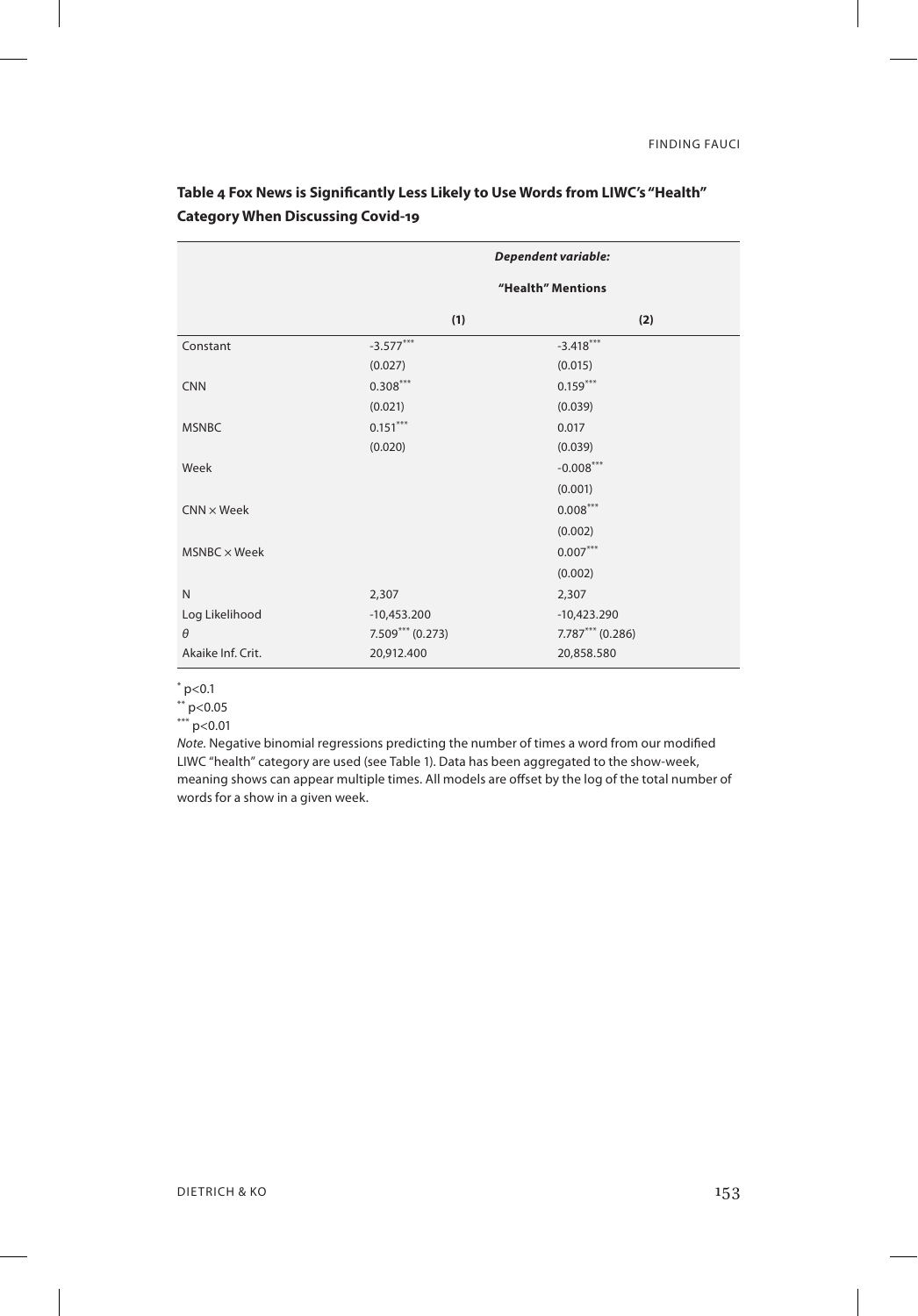# **Supporting Information for: Finding Fauci: How Visual and Textual Information Varied on Cable News Networks During the Covid-19 Pandemic**

December 15, 2021

# **S1 Microsoft Vision API Validation**

In order to validation Microsoft Vision's API, we randomly sampled 50 images that the API said included Dr. Fauci and 50 images that the API said did not include Dr. Fauci. Examples of these images are shown in Figure S1. After randomizing the order, we then went through all 100 images and determined whether Dr. Fauci appeared in the image. Ultimately, there was no instance in which the API said Dr. Fauci appeared in an image and in fact he did not. Similarly, we never encountered an instance where the API appeared in an image that the API said he did not. Thus, this simple validation exercise suggests the Microsoft API is well-suited for this task. We cannot speak to the API's ability to identify other "celebrities."

## **S2** *Health* **and** *Death* **Dictionary Validation**

In order to validate our LIWC dictionary categories, we estimated a k=30 LDA topic model, the results of which are reported in Table S1. In the first column, we assign each topic a number and keywords are provided in the second column. The words that have the highest probability of appearing in the topic are listed as keywords. In the columns labeled "Health" and "Death", we show the correlations between a given topic and our "health" and "death" categories, respectively. In Table S1, the row highlighted in light gray has the highest positive correlation with our "health" category, whereas the row highlighted in dark gray has the highest positive correlation with our "death" category.

Ultimately, we find that our "health" category has the highest correlation with a topic that includes words like "doctor" and "ill" (see Topic 6). Conversely, the "death" category has the highest correlation with a topic including keywords like "death" and "die" (see Topic 20). We also note that in each instance, the opposing category has a noticeably weaker positive correlation. For example, the correlation between our "death" and "health" categories and Topic 20 are 0.414 and 0.023, respectively. This suggests the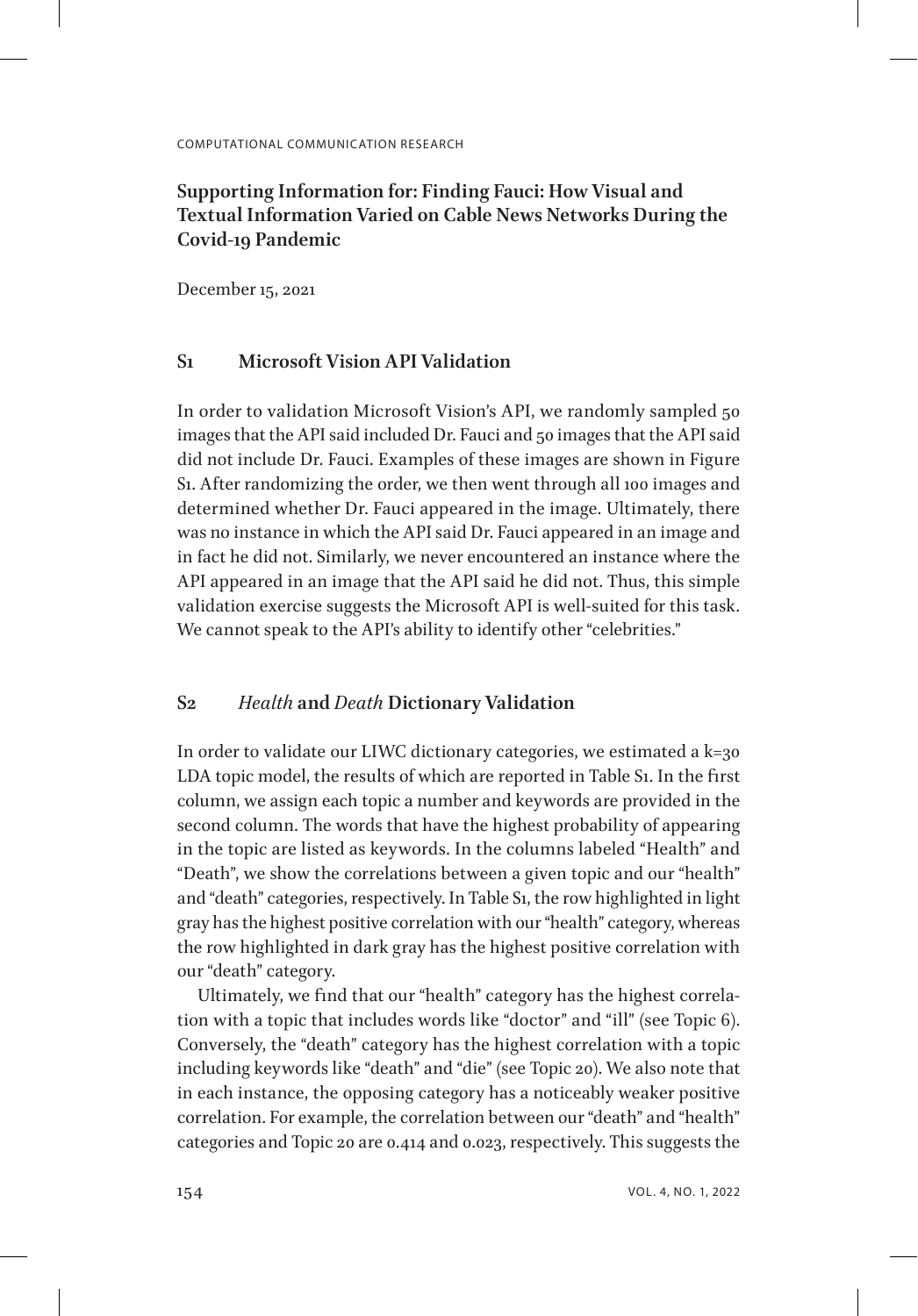### FINDING FAUCI



(a) Contains Fauci

(b) Does Not Contain Fauci

Figure S1 Examples of Images Used in Validation Exercise *Note*: Examples of the images we used for our validation exercise. In Panel A, Microsoft's API said Dr. Fauci was present. Conversely, in Panel B, the API did not find Dr. Fauci.

former captures words like "die", whereas the latter does not, providing some evidence our dictionary categories are orthogonal.

Although not shown here, we also estimated k=10 and k=20 LDA topic models. Here, the results were nearly identical with the "health" category being mostly correlated with topics that included words like "doctor" and "virus". Conversely, the "death" category has the highest correlation with topics whose keywords are "case" and "coronavirus". These results provide some validation for our "health" and "death" categories, or at least provide some sense of what those categories are measuring in our data.

## **S3 Dr. Scott Atlas Analysis**

As Dr. Fauci appeared less and less on television, some speculated he was being replaced by Dr. Scott Atlas. Unfortunately, since Dr. Atlas is not included in the Microsoft API we could not use the celebrity recognition technique we used for Dr. Fauci in order to determine whether this was the case. In Table S2, we attempt to gain some traction by simply counting the number of times the words "fauci" and "atlas" appeared in our closedcaptioning data. Once this was done, we noticed two things: (1) Dr. Fauci was always referenced more, regardless of network and (2) both Fauci and Atlas references were conditioned on the number of words uttered during a show-week. To address the latter problem, we divided the total number of "fauci" and "atlas" references by the total number of words used in the closed-captioning for a given show-week. To address the former problem, we use the difference between in the proportion of Atlas and Fauci mentions as our dependent variable.

DIETRICH & KO 155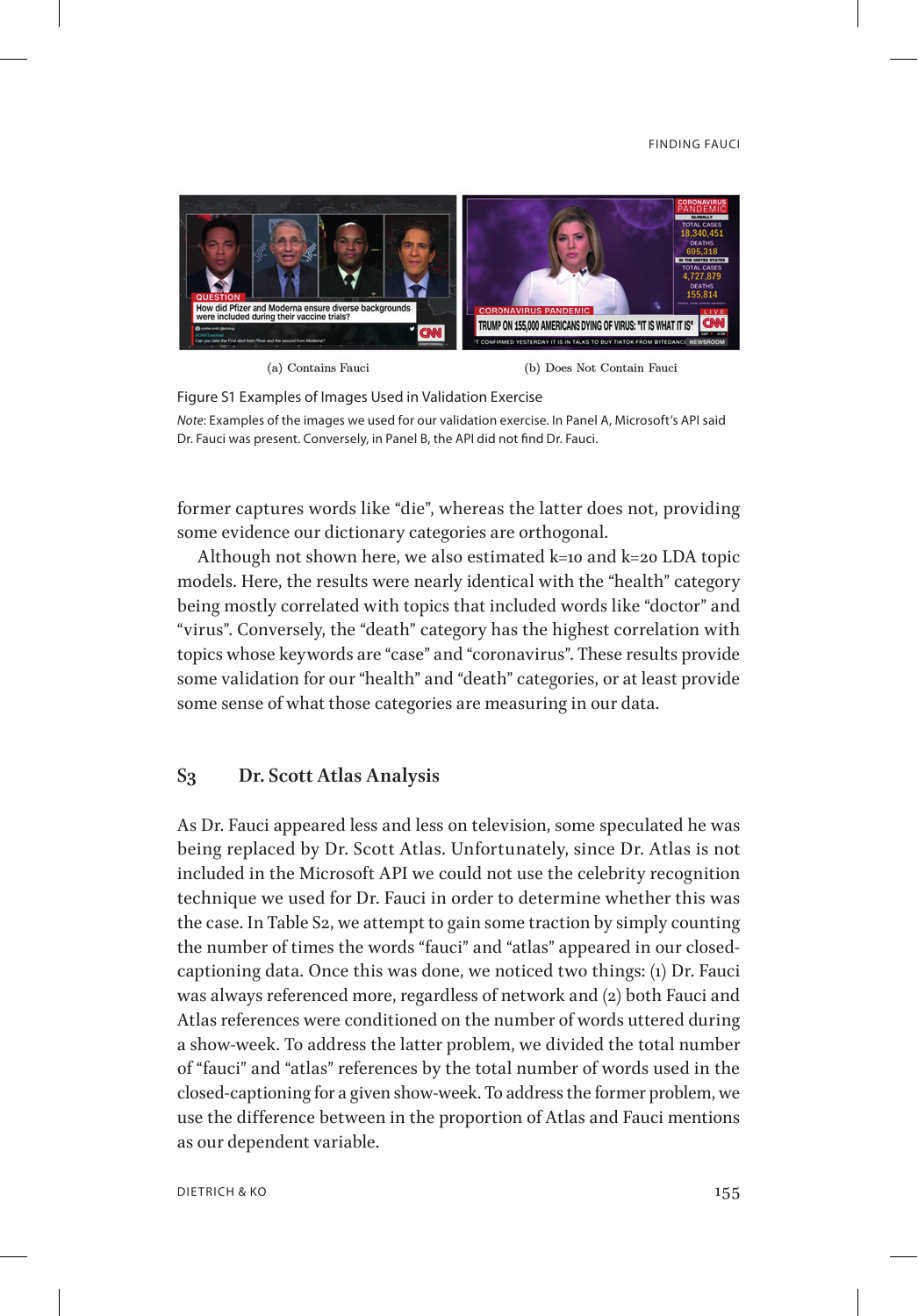$\overline{\phantom{a}}$ 

| Topic    | <b>Keywords</b>                                                   | Health   | Death    |
|----------|-------------------------------------------------------------------|----------|----------|
| topic 1  | say, health, said,<br>public, american,<br>administr, respons     | $-0.009$ | $-0.018$ |
| topic 2  | now, right, time,<br>come, well, take,<br>back                    | 0.003    | 0.065    |
| topic 3  | know, think, peopl,<br>want, dont, thing,<br>just                 | 0.033    | $-0.045$ |
| topic 4  | famili, offic, polic,<br>year, covid-, friend,<br>love            | $-0.003$ | $-0.002$ |
| topic 5  | bill, senat, relief,<br>money, republican,<br>democrat, congress  | $-0.098$ | $-0.051$ |
| topic 6  | may, risk, ill, doctor,<br>can, condit, serious                   | 0.093    | 0.002    |
| topic 7  | biden, joe, elect,<br>vote, campaign,<br>trump, donald            | $-0.144$ | $-0.037$ |
| topic 8  | case, state, number,<br>report, new, day,<br>now                  | 0.012    | 0.004    |
| topic 9  | test, posit, virus,<br>contact, covid-,<br>quarantin, day         | 0.037    | $-0.055$ |
| topic 10 | hous, white, presid,<br>forc, coronavirus,<br>task, report        | $-0.004$ | $-0.002$ |
| topic 11 | florida, state, counti,<br>california, texa,<br>south, weekend    | $-0.032$ | 0.018    |
| topic 12 | presid, trump, hes,<br>event, coronavirus,<br>ralli, say          | $-0.002$ | $-0.002$ |
| topic 13 | school, safe, children, -0.019<br>kid, learn, student,<br>univers |          | $-0.028$ |
| topic 14 | thank, much, join,<br>next, great, fight,<br>stori                | $-0.028$ | $-0.045$ |
| topic 15 | get, see, look, that,<br>even, still, happen                      | 0.066    | $-0.065$ |

# **Table S1 LDA Topic Model Keywords and Correlation between Health and Death Mentions (K=30)**

 $\overline{1}$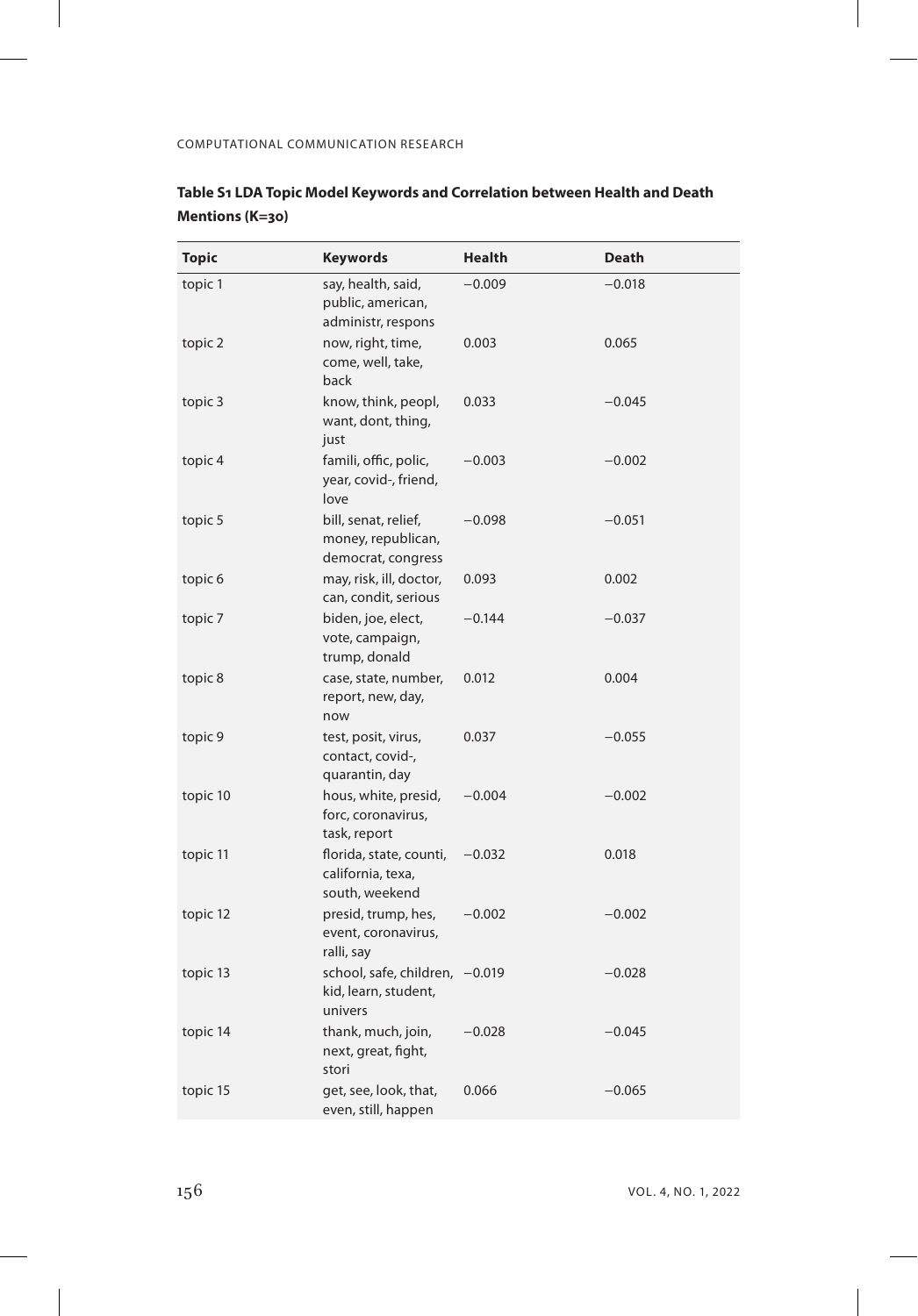FINDING FAUCI

| topic 16 | vaccin, will, develop,<br>first, effect, approv,<br>fda         | 0.009    | $-0.005$ |
|----------|-----------------------------------------------------------------|----------|----------|
| topic 17 | will, week, two, last,<br>month, day, first                     | $-0.049$ | $-0.054$ |
| topic 18 | help, can, pay, free,<br>insur, stay, get                       | 0.029    | $-0.043$ |
| topic 19 | virus, diseas, doctor,<br>studi, drug, data,<br>medic           | 0.080    | 0.041    |
| topic 20 | death, countri,<br>coronavirus, million,<br>die, american, unit | 0.023    | 0.414    |
| topic 21 | economi, job, year,<br>crisi, econom,<br>america, coronavirus   | $-0.002$ | $-0.002$ |
| topic 22 | peopl, mani, theyr,<br>countri, weve, there,<br>concern         | 0.002    | 0.004    |
| topic 23 | need, make, work,<br>can, care, everi, sure                     | 0.042    | $-0.047$ |
| topic 24 | one, didnt, show,<br>said, never, got, saw                      | 0.011    | $-0.007$ |
| topic 25 | hand, use, food,<br>power, check, store,<br>eye                 | $-0.018$ | $-0.014$ |
| topic 26 | mask, wear, peopl,<br>social, distanc, stay,<br>order           | $-0.013$ | $-0.027$ |
| topic 27 | hospit, patient, nurs,<br>care, home, medic,<br>bed             | 0.009    | 0.004    |
| topic 28 | news, good, morn,<br>hour, coronavirus,<br>tonight, break       | $-0.016$ | 0.022    |
| topic 29 | new, york, governor,<br>citi, mayor, state,<br>coronavirus      | 0.025    | 0.080    |
| topic 30 | china, world,<br>coronavirus, virus,<br>organ, report, govern   | $-0.041$ | 0.013    |

*Note*: Table reports LDA topic model with k=30 with high probability words as keywords. "Health" and "Death" columns show the correlation between the proportion of each LDA topic and each dictionary category. In the light gray row, we highlight the topic that has the highest positive correlation with our "health" category. The dark gray row is the same for the "death" category.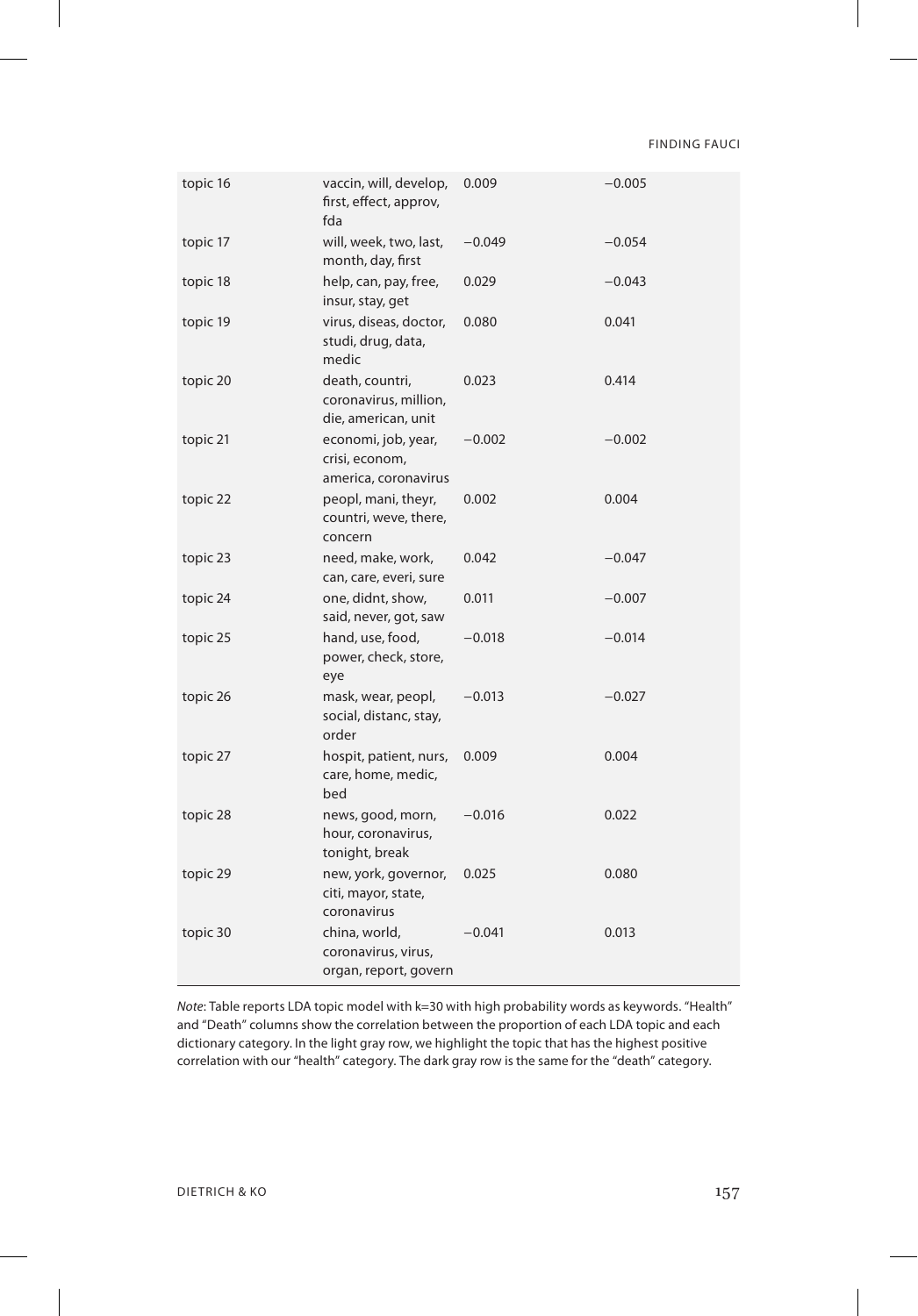|                     | Dependent variable:          |                              |  |
|---------------------|------------------------------|------------------------------|--|
|                     | "Atlas" Mentions -           |                              |  |
|                     | <b>Total Number of Words</b> |                              |  |
|                     |                              | <b>Total Number of Words</b> |  |
|                     | (1)                          | (2)                          |  |
| Constant            | $-0.001***$                  | $-0.001***$                  |  |
|                     | (0.00005)                    | (0.0001)                     |  |
| <b>CNN</b>          | $-0.0004***$                 | $0.001***$                   |  |
|                     | (0.0001)                     | (0.0001)                     |  |
| <b>MSNBC</b>        | $-0.0001$ *                  | $-0.0003$ **                 |  |
|                     | (0.0001)                     | (0.0001)                     |  |
| Week                |                              | 0.00000                      |  |
|                     |                              | (0.00000)                    |  |
| $CNN \times Week$   |                              | $0.00001^*$                  |  |
|                     |                              | (0.00001)                    |  |
| $MSNBC \times Week$ |                              | 0.00001                      |  |
|                     |                              | (0.00001)                    |  |
| Observations        | 2,307                        | 2,307                        |  |
| $R^2$               | 0.015                        | 0.022                        |  |
| Adjusted $R^2$      | 0.014                        | 0.020                        |  |

# **Table S2 Dr. Atlas is More Likely To Appear on Fox News as Compared to Other Networks**

 $*$  p<0.1

 $*$  $p$  < 0.05

 $***$  p<0.01

*Note*: OLS regressions predicting the difference in the proportion of "atlas" and "fauci" references. The former is calculated by taking the total number of "atlas" references and dividing by the total number of words for a given show-week. The latter is calculated the same way, but "fauci" references are used instead. Standard errors are reported in parentheses.

Since our dependent variable ranges from -1 ("fauci" used 100 percent of the time and "atlas" used 0 percent) to 1 ("atlas" used 100 percent of the time and "fauci" used 0 percent), then a censored regression is appropriate in this instance. However, Table S2 reports the results from simple OLS regressions to make our results easier to interpret. When a censored regression is used, like a Tobit model, the substantive results are the same. The same can be said for standard errors clustered at the show-week. Again, we found the results were similar to those reported in Table S2 when clustered standard errors were used.

Turning now to Table S2, we find the main effects of both CNN and MSNBC are negative and statistically significant in both Models 1 and 2.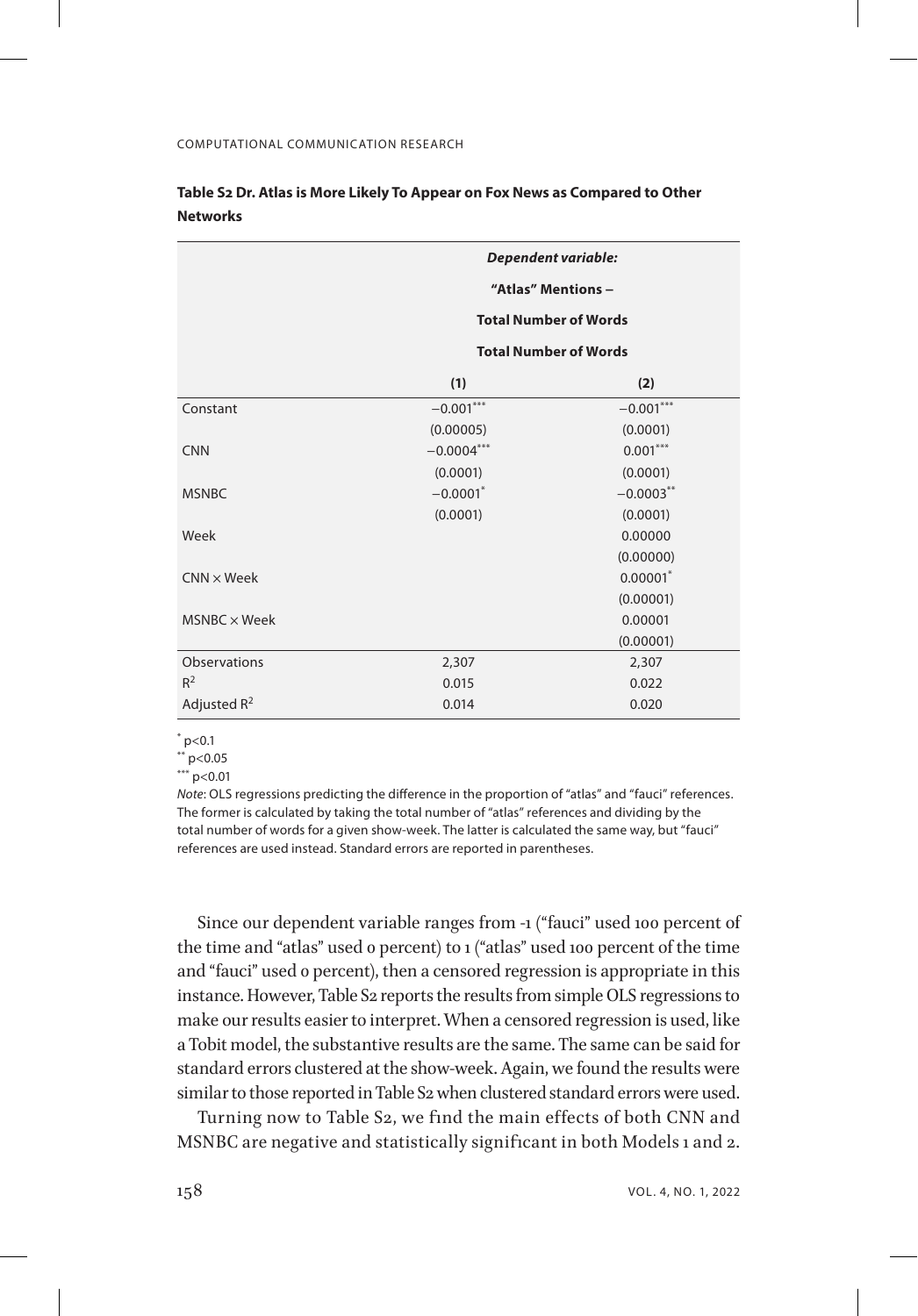FINDING FAUCI



Figure S2 Predicted Effect of Network on Fauci Appearances *Note*: Predicted values from Table 2, Model 2 for both CNN and Fox News. On the x-axis, the week is allowed to vary from the minimum (0) to maximum (44) which corresponds to February 23, 2020 to December 28, 2020, respectively. The offset is set to the median (8) and 95 percent confidence intervals are plotted around each line.

This implies that "atlas" is mentioned *more* than "fauci" on Fox News as compared to CNN and MSNBC, although the main effect of the latter is only statistically significant at the .09-level. We also note the main effects in Model 2 capture the difference between Fox News and the other networks at week 0 which corresponds to the week containing February 11, 2020. In Model 2, we also find a significant positive interaction between "CNN" and "Week" which implies CNN's references to Dr. Atlas (or "atlas") vis-á-vis Dr. Fauci (or "fauci") increasingly approximates Fox News as the pandemic progressed. Finally, we note that the coefficient associated with this interaction is only statistically significant at the 0.07-level. No significant interaction was found for the MSNBC interaction.

# **S4 Robustness Checks**

# **S4.1 MSNBC Results**

As explained in the main text, no significant interaction was found in Table 2 for for MSNBC. However, for interested readers, we show the plot for that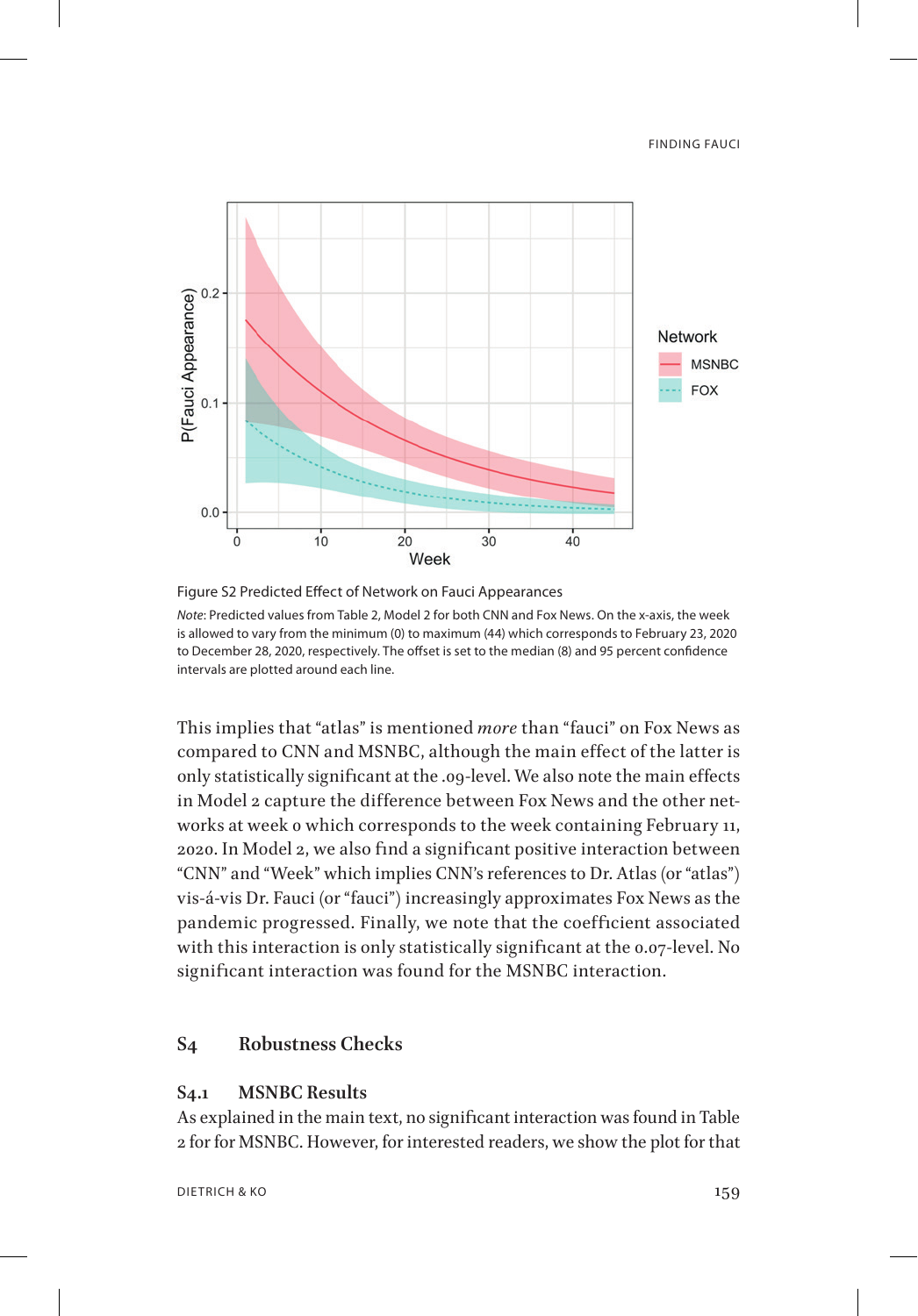|                     | <b>Dependent variable:</b> |                 |             |                 |
|---------------------|----------------------------|-----------------|-------------|-----------------|
|                     | <b>Fauci Appearances</b>   |                 |             |                 |
|                     | (1) Logit                  | (2) Firth Logit | $(3)$ Logit | (4) Firth Logit |
| Constant            | $-3.483***$                | $-3.461***$     | $-2.002***$ | $-2.002***$     |
|                     | (0.222)                    | (0.219)         | (0.329)     | (0.326)         |
| <b>CNN</b>          | $0.804***$                 | $0.791***$      | $-0.286$    | $-0.271$        |
|                     | (0.270)                    | (0.267)         | (0.435)     | (0.388)         |
| <b>MSNBC</b>        | $1.058***$                 | $1.042***$      | 0.554       | 0.559           |
|                     | (0.257)                    | (0.254)         | (0.391)     | (0.388)         |
| Week                |                            |                 | $-0.110***$ | $-0.105***$     |
|                     |                            |                 | (0.029)     | (0.028)         |
| $CNN \times Week$   |                            |                 | $0.091***$  | $0.086***$      |
|                     |                            |                 | (0.031)     | (0.030)         |
| $MSNBC \times Week$ |                            |                 | $0.056*$    | $0.052*$        |
|                     |                            |                 | (0.031)     | (0.030)         |
| N                   | 2,206                      | 2,206           | 2,206       | 2,206           |
| Log Likelihood      | $-487.007$                 | $-481.576$      | $-460.712$  | $-442.837$      |
| Akaike Inf. Crit.   | 980.015                    | 969.152         | 933.424     | 897.674         |

### **Table S3 Re-estimating Table 2 Using Logistic Regression**

\* p<0.1

\*\* p<0.05

 $***$  p<0.01

*Note*: Logistic and Firth logistic regressions predicting whether Fauci appeared (1) or did not appear (0) in a given week. All models estimated in STATA (version 16). Standard errors are reported in parentheses.

interaction in Figure S2. Ultimately, shows the trend in Fauci appearances was roughly the same for Fox News and MSNBC, but the starting points were different with Fauci appearing more on the latter.

## **S4.2 Logistic Regressions**

In the main text, we test our hypotheses using negative binomial regressions with offsets to control for the rate of exposure. This means that each dependent variable entered into the question as a rate (or proportion). However, this may cause some confusion for readers, especially since the last table we present had to rely on dummy variables to make the results easier to interpret. Given that, we re-estimated all models reported in the main text using logistic regressions which predict whether Fauci did/did not appear on air in a given week (see Tables S3 and S6). The same was done for "health" and "death" mentions, so positive coefficients imply that variable lead to at least one "health" and "death" word being used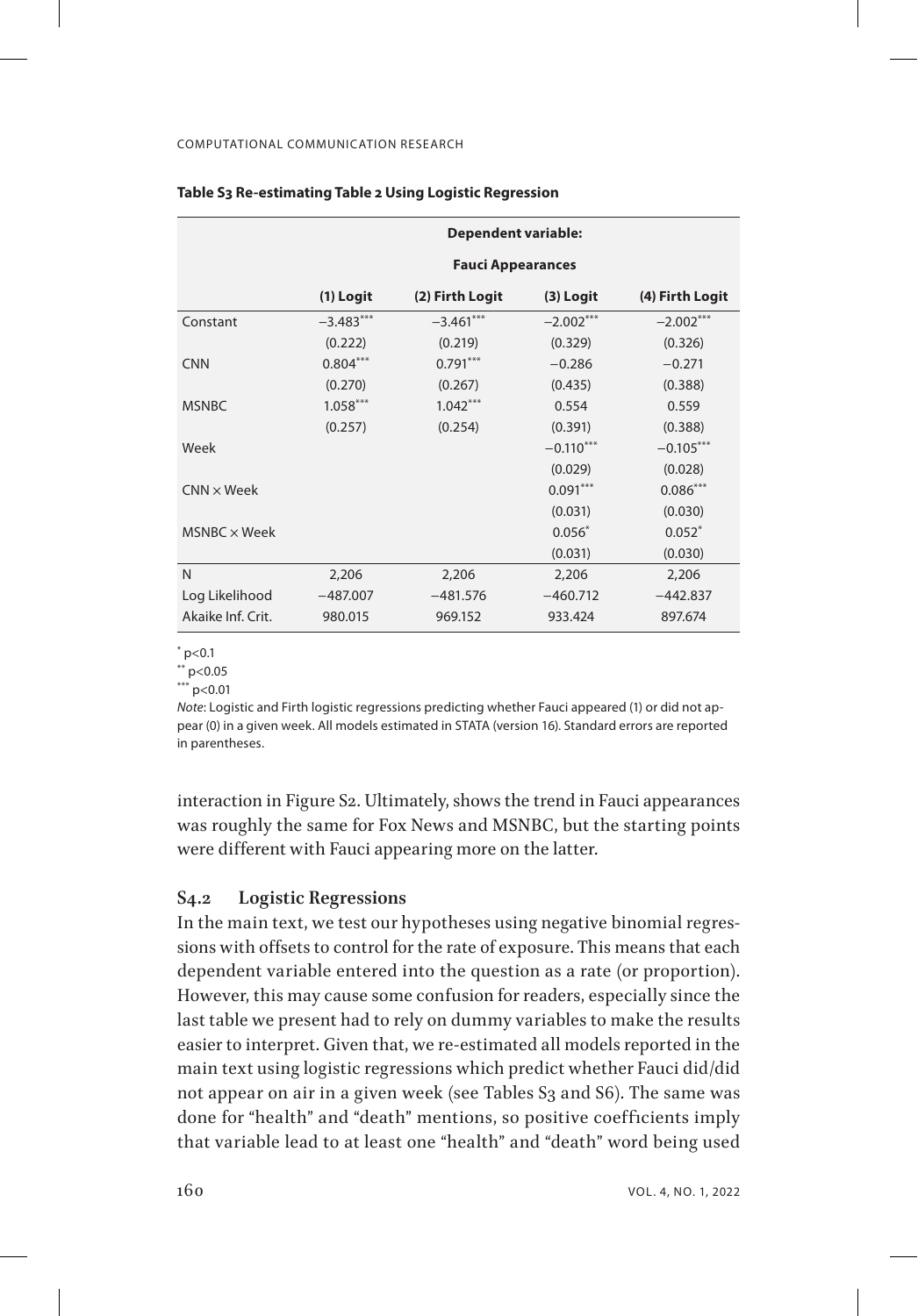|                   | <b>Dependent variable:</b> |                 |             |                 |
|-------------------|----------------------------|-----------------|-------------|-----------------|
|                   | "Death" Mentions           |                 |             |                 |
|                   | $(1)$ Logit                | (2) Firth Logit | $(3)$ Logit | (4) Firth Logit |
| Constant          | $3.209***$                 | $3.193***$      | $4.335***$  | $4.277***$      |
|                   | (0.189)                    | (0.188)         | (0.473)     | (0.465)         |
| <b>CNN</b>        | $2.703***$                 | $2.497***$      | 0.022       | 0.023           |
|                   | (0.733)                    | (0.661)         | (1.182)     | (1.099)         |
| <b>MSNBC</b>      | $0.999***$                 | $0.975***$      | 0.047       | 0.008           |
|                   | (0.347)                    | (0.341)         | (0.785)     | (0.764)         |
| Week              |                            |                 | $-0.046***$ | $-0.454***$     |
|                   |                            |                 | (0.016)     | (0.015)         |
| $CNN \times Week$ |                            |                 | $0.152*$    | $0.118*$        |
|                   |                            |                 | (0.087)     | (0.684)         |
| MSNBC × Week      |                            |                 | 0.039       | 0.039           |
|                   |                            |                 | (0.028)     | (0.027)         |
| N                 | 2,307                      | 2,307           | 2,307       | 2,307           |
| Log Likelihood    | $-199.061$                 | $-195.746$      | $-193.163$  | $-179.175$      |
| Akaike Inf. Crit. | 404.122                    | 397.491         | 398.327     | 370.3498        |

### **Table S4 Re-estimating Table 3 Using Logistic Regression**

\* p<0.1

\*\* p<0.05

 $***$  p<0.01

*Note*: Logistic and Firth logistic regressions predicting whether a word from our modified LIWC "death" category was (1) or was not mentioned (0) in a given week. All models estimated in STATA (version 16). Standard errors are reported in parentheses.

in a given week (see Tables S4 and S5). Finally, since Fauci appearances are rare on some networks, we also report the results from Firth logistic regressions. Regardless of the table, our main results hold when either type of logistic regression is used, suggesting our results are robust to our modeling choice.

# **S4.3 Clustered Standard Errors**

As explained in our data and methods section, some may be concerned that we did not cluster our standard errors by show since some shows can appear multiple times in our data. As explained in that section, we did this because no such implementation existed in R and we were concerned about how STATA calculated its predicted values. Tables S7–S10 re-estimate all models reported in the main text with standard errors clustered at the show-level. When this is done, we find essentially the same substantive results.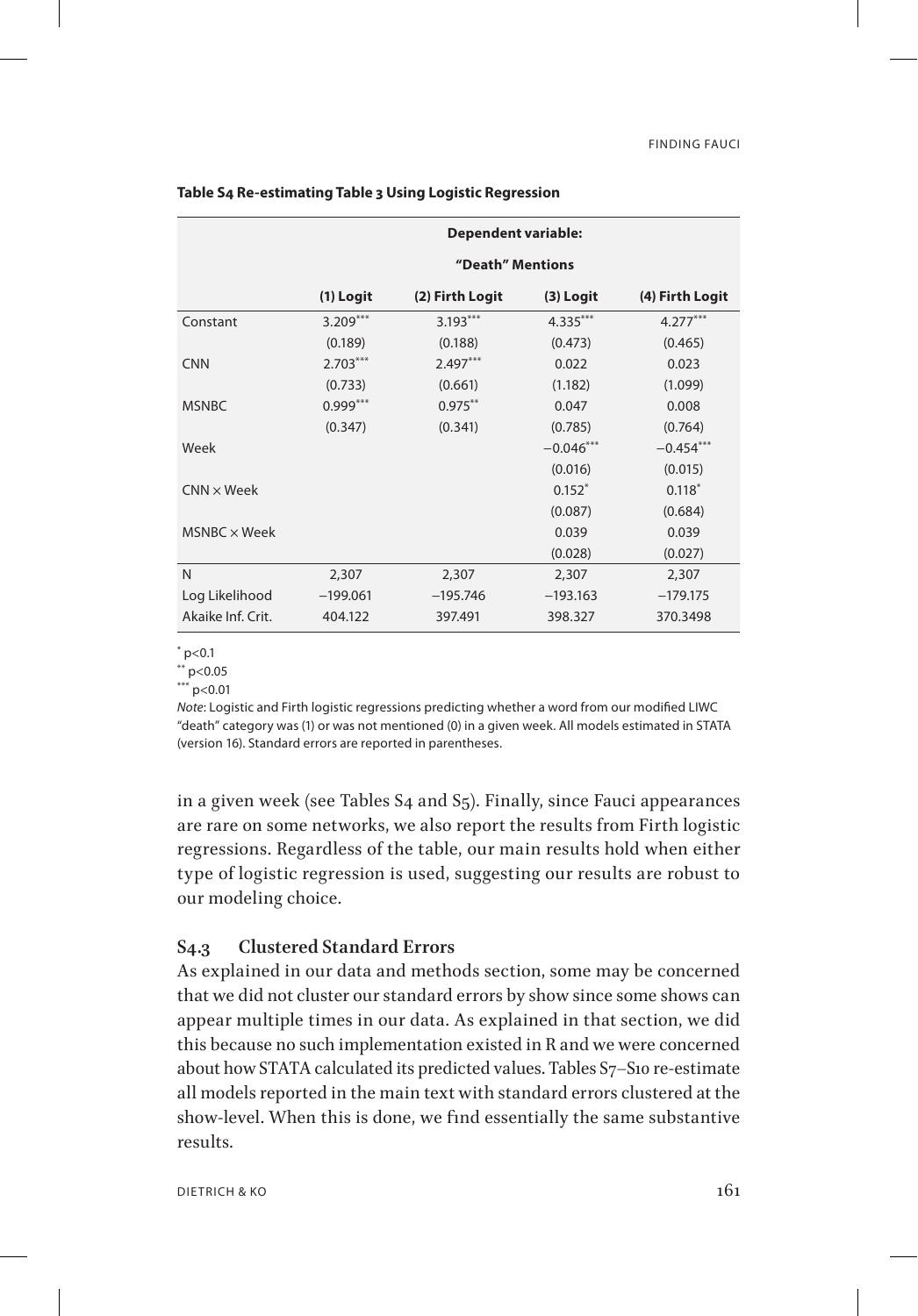|                     | <b>Dependent variable:</b> |                 |             |                 |
|---------------------|----------------------------|-----------------|-------------|-----------------|
|                     | "Health" Mentions          |                 |             |                 |
|                     | (1) Logit                  | (2) Firth Logit | $(3)$ Logit | (4) Firth Logit |
| Constant            | $4.407***$                 | $4.353***$      | $4.091***$  | $4.017***$      |
|                     | (0.335)                    | (0.327)         | (0.589)     | (0.570)         |
| <b>CNN</b>          | $\Omega$                   | $2.948**$       | $\mathbf 0$ | 2.695           |
|                     | (omitted)                  | (1.452)         | (omitted)   | (2.614)         |
| <b>MSNBC</b>        | $2.300***$                 | $1.949**$       | 1.981       | 1.538           |
|                     | (1.055)                    | (0.327)         | (1.856)     | (1.514)         |
| Week                |                            |                 | 0.016       | 0.015           |
|                     |                            |                 | (0.027)     | (0.026)         |
| $CNN \times Week$   |                            |                 | $\Omega$    | $-0.019$        |
|                     |                            |                 | (omitted)   | (0.108)         |
| $MSNBC \times Week$ |                            |                 | 0.015       | 0.007           |
|                     |                            |                 | (0.085)     | (0.067)         |
| N                   | 1,566                      | 2,307           | 1,566       | 2,307           |
| Log Likelihood      | $-56.423$                  | $-56.057$       | $-56.156$   | $-46.949$       |
| Akaike Inf. Crit.   | 116.845                    | 118.114         | 120.312     | 105.898         |

## **Table S5 Re-estimating Table 4 Using Logistic Regression**

\* p<0.1

\*\* p<0.05

\*\*\* p<0.01

*Note*: Logistic and Firth logistic regressions predicting whether a word from our modified LIWC "health" category was (1) or was not mentioned (0) in a given week. All models estimated in STATA (version 16). Standard errors are reported in parentheses.

 $\overline{1}$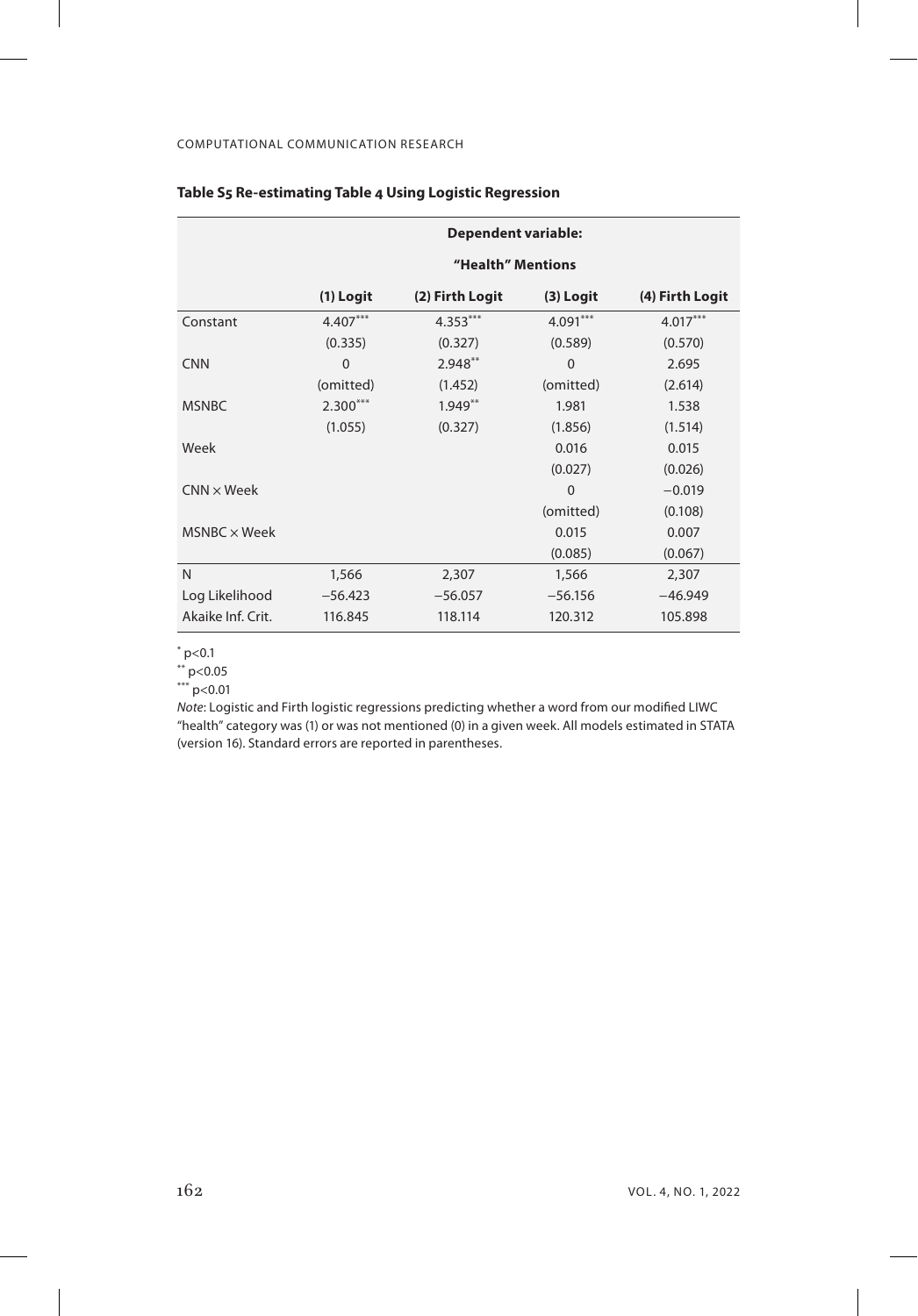|                                                            | <b>Dependent variable:</b><br><b>Fauci Appearances</b> |                 |
|------------------------------------------------------------|--------------------------------------------------------|-----------------|
|                                                            |                                                        |                 |
|                                                            | $(1)$ Logit                                            | (2) Firth Logit |
| Constant                                                   | $-5.687***$                                            | $-5.283***$     |
|                                                            | (1.002)                                                | (0.819)         |
| <b>CNN</b>                                                 | $2.600***$                                             | $2.235***$      |
|                                                            | (1.044)                                                | (0.868)         |
| <b>MSNBC</b>                                               | $2.986***$                                             | $2.606***$      |
|                                                            | (1.029)                                                | (0.851)         |
| "Death" Mentions                                           | 1.528                                                  | 1.522           |
|                                                            | (1.421)                                                | (1.163)         |
| "Health" Mentions                                          | $2.811***$                                             | $2.518***$      |
|                                                            | (1.126)                                                | (0.952)         |
| $CNN \times$ "Death" Mentions                              | $-2.091$                                               | $-1.908$        |
|                                                            | (1.618)                                                | (1.360)         |
| $CNN \times$ "Health" Mentions                             | $-2.121$ <sup>*</sup>                                  | $-1.805*$       |
|                                                            | (1.229)                                                | (1.281)         |
| MSNBC $\times$ "Death" Mentions                            | $-1.895$                                               | $-1.801$        |
|                                                            | (1.529)                                                | (1.281)         |
| MSNBC $\times$ "Health" Mentions                           | $-2.606**$                                             | $-2.274***$     |
|                                                            | (1.216)                                                | (1.052)         |
| "Death" Mentions x "Health" Mentions                       | $-1.377$                                               | $-1.451$        |
|                                                            | (1.534)                                                | (1.287)         |
| $CNN \times$ "Death" Mentions $\times$ "Health" Mentions   | 2.104                                                  | 1.957           |
|                                                            | (1.777)                                                | (1.532)         |
| MSNBC $\times$ "Death" Mentions $\times$ "Health" Mentions | 2.122                                                  | 2.061           |
|                                                            | (1.693)                                                | (1.460)         |
| $\mathsf{N}$                                               | 2,101                                                  | 2,101           |
| Log Likelihood                                             | $-443.183$                                             | $-432.183$      |
| Akaike Inf. Crit.                                          | 910.366                                                | 888.366         |

# **Table S6 Re-estimating Table 5 Using Logistic Regression**

 $*$  p<0.1

\*\* p<0.05

\*\*\* p<0.01

*Note*: Logistic and Firth logistic regressions predicting whether Fauci appeared (1) or did not appear (0) in a given week. All models estimated in STATA (version 16). Standard errors are reported in parentheses.

 $\overline{1}$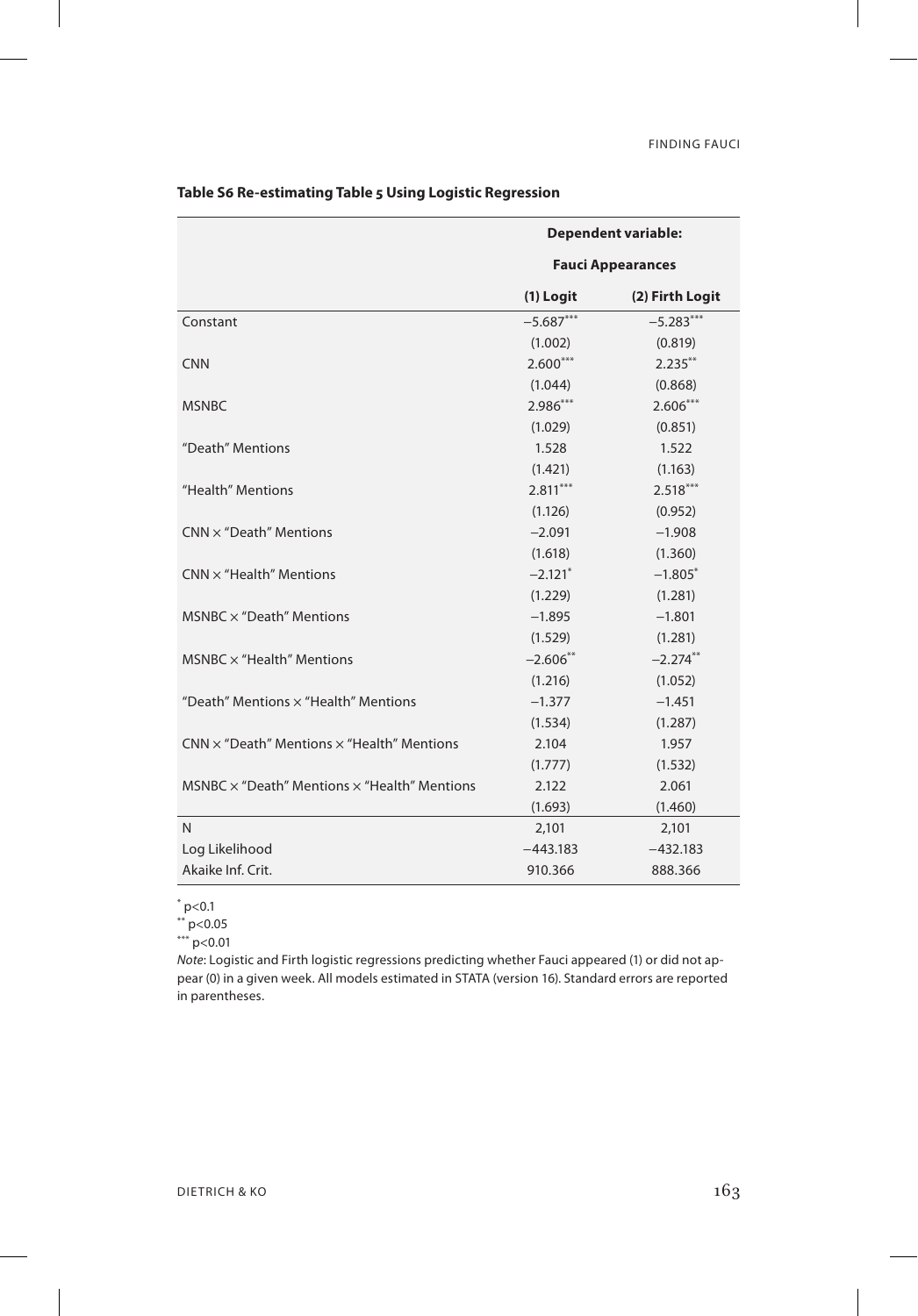|                     | Dependent variable:      |                    |
|---------------------|--------------------------|--------------------|
|                     | <b>Fauci Appearances</b> |                    |
|                     | (1)                      | (2)                |
| Constant            | $-5.551***$              | $-4.558***$        |
|                     | (0.258)                  | (0.231)            |
| <b>CNN</b>          | $0.935***$               | 0.132              |
|                     | (0.360)                  | (0.421)            |
| <b>MSNBC</b>        | $0.958***$               | $0.874***$         |
|                     | (0.303)                  | (0.317)            |
| Week                |                          | $-0.078***$        |
|                     |                          | (0.025)            |
| $CNN \times Week$   |                          | $0.070***$         |
|                     |                          | (0.028)            |
| $MSNBC \times Week$ |                          | 0.026              |
|                     |                          | (0.027)            |
| <b>Observations</b> | 2,206                    | 2,206              |
| Log Likelihood      | $-596.792$               | $-580.626$         |
| Log a               | $2.089***$ (0.215)       | $1.890***$ (0.222) |
| Akaike Inf. Crit.   | 1,201.583                | 1,175.252          |

## **Table S7 Table 2 Re-estimated in STATA with Standard Errors Clustered at the Show-Level**

 $*$  p<0.1

 $*$  p<0.05

 $P > 0.01$ 

*Note*: Negative binomial regressions predicting the number of times Dr. Fauci appears. Data has been aggregated to the show-week, meaning shows can appear multiple times. All models are offset by the log of the total number of celebrities identified by Microsoft's API for a show in a given week. Finally, STATA uses reports log *α* instead of *θ* for the dispersion parameter. We updated our notation to follow their convention. Standard errors clustered at the show-level are shown in parentheses.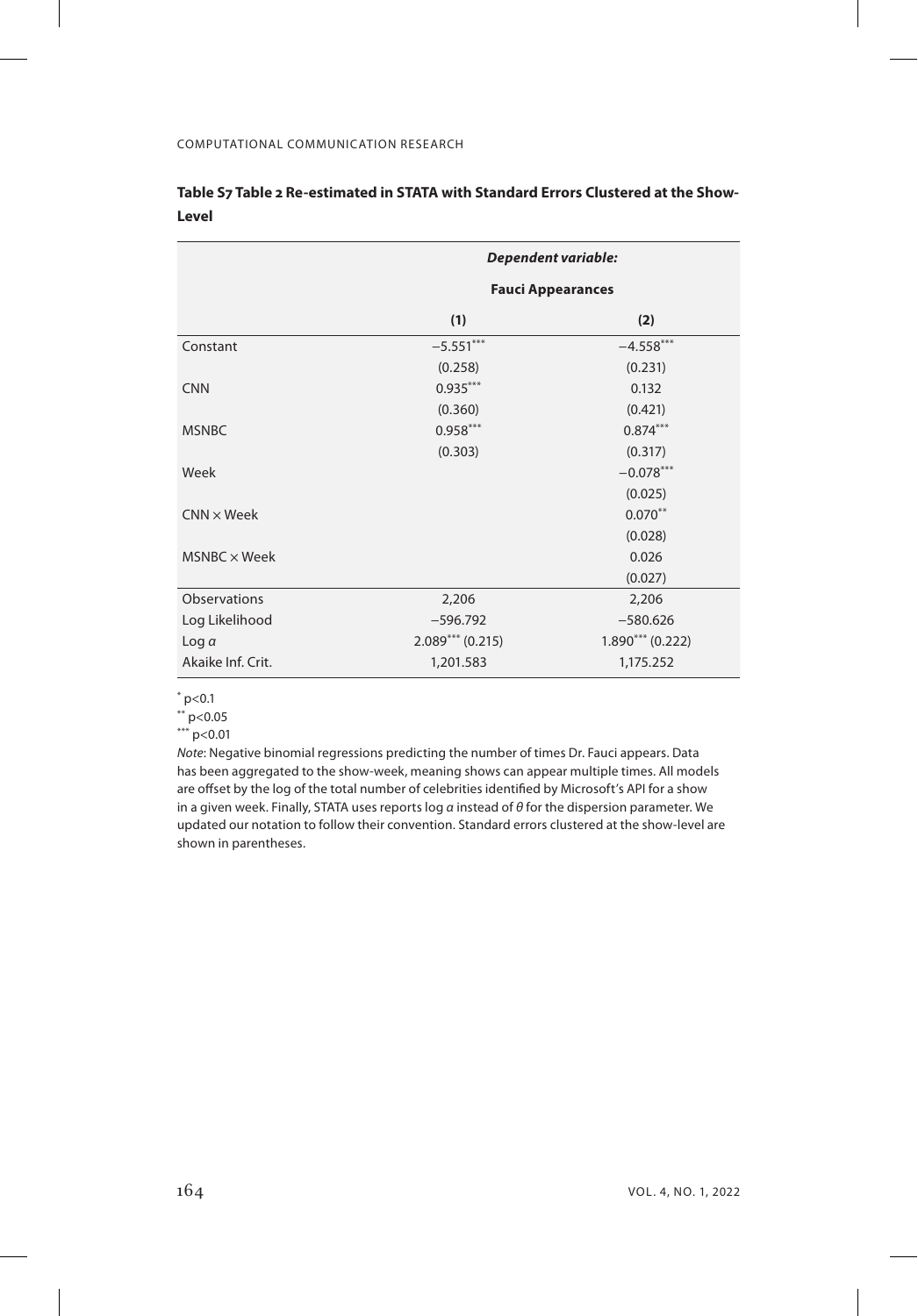|                     | <b>Dependent variable:</b> |                     |
|---------------------|----------------------------|---------------------|
|                     | "Death" Mentions           |                     |
|                     | (1)                        | (2)                 |
| Constant            | $-4.905***$                | $-4.729***$         |
|                     | (0.046)                    | (0.044)             |
| <b>CNN</b>          | $0.324***$                 | $0.141***$          |
|                     | (0.054)                    | (0.061)             |
| <b>MSNBC</b>        | $0.251***$                 | $0.114*$            |
|                     | (0.056)                    | (0.068)             |
| Week                |                            | $-0.009***$         |
|                     |                            | (0.002)             |
| $CNN \times Week$   |                            | $0.010***$          |
|                     |                            | (0.002)             |
| $MSNBC \times Week$ |                            | $0.008***$          |
|                     |                            | (0.003)             |
| <b>Observations</b> | 2,307                      | 2,307               |
| Log Likelihood      | $-7,998.654$               | $-7,976.959$        |
| Log $\alpha$        | $-1.816***$ (0.079)        | $-1.849***$ (0.080) |
| Akaike Inf. Crit.   | 16,005.310                 | 15,967.920          |

**Table S8 Table 3 Re-estimated in STATA with Standard Errors Clustered at the Show-Level**

 $*$  p<0.1

 $*$  p<0.05

 $P > 0.01$ 

*Note*: Negative binomial regressions predicting the number of times a word from our modified LIWC "death" category are used. Data has been aggregated to the show-week, meaning shows can appear multiple times. All models are offset by the log of the total number of words for a show in a given week. Finally, STATA uses reports log *α* instead of *θ* for the dispersion parameter. We updated our notation to follow their convention. Standard errors clustered at the show-level are reported in parentheses.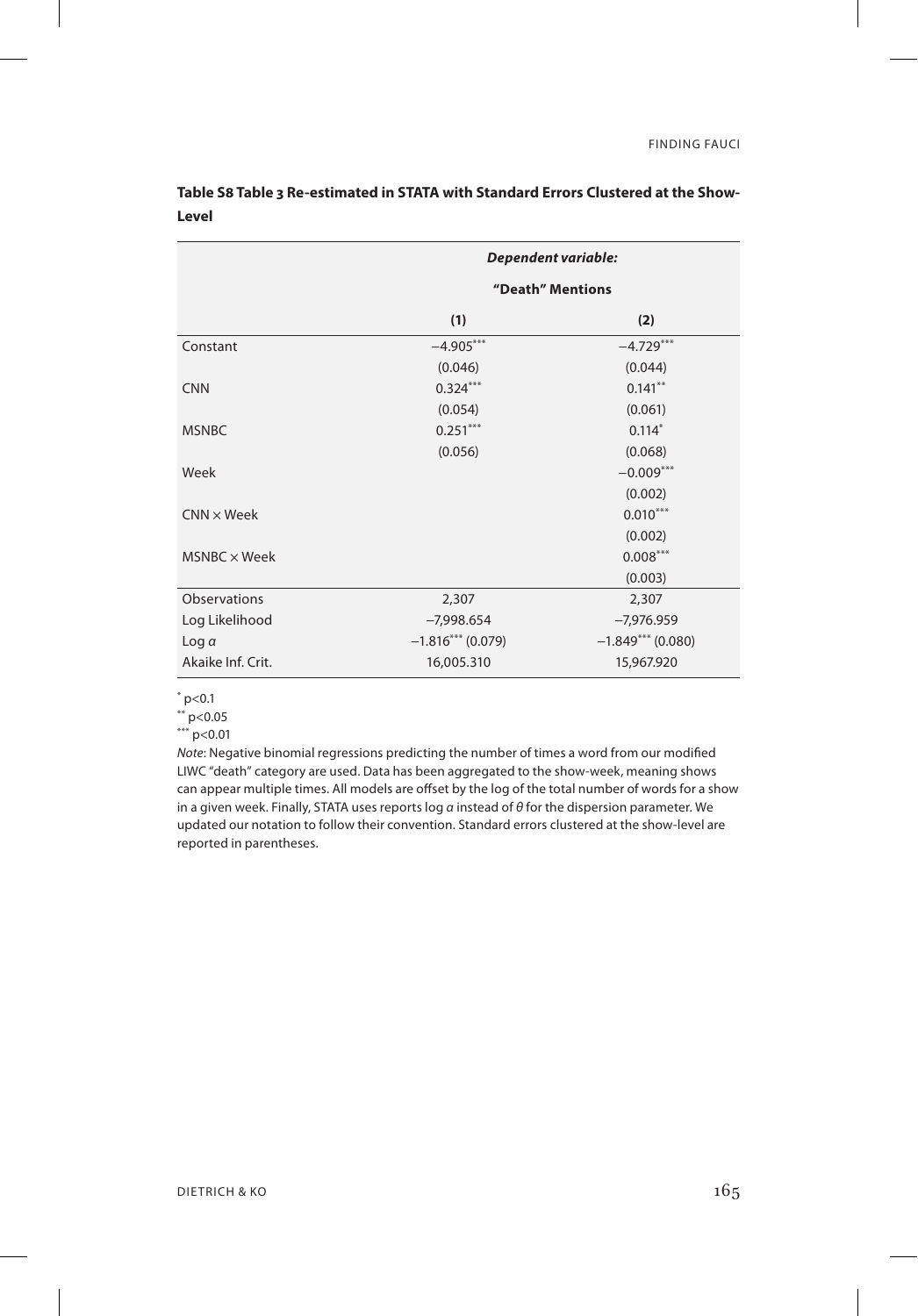|                     | Dependent variable: |                    |
|---------------------|---------------------|--------------------|
|                     | "Health" Mentions   |                    |
|                     | (1)                 | (2)                |
| Constant            | $-3.577***$         | $-3.418***$        |
|                     | (0.015)             | (0.027)            |
| <b>CNN</b>          | $0.308***$          | $0.159***$         |
|                     | (0.021)             | (0.039)            |
| <b>MSNBC</b>        | $0.151***$          | 0.017              |
|                     | (0.020)             | (0.039)            |
| Week                |                     | $-0.008***$        |
|                     |                     | (0.001)            |
| $CNN \times Week$   |                     | $0.008***$         |
|                     |                     | (0.002)            |
| $MSNBC \times Week$ |                     | $0.007***$         |
|                     |                     | (0.002)            |
| <b>Observations</b> | 2,307               | 2,307              |
| Log Likelihood      | $-10,453.200$       | $-10,423.290$      |
| Log a               | $-2.016***$ (0.072) | $-2.052***(0.070)$ |
| Akaike Inf. Crit.   | 20,912.400          | 20,858.580         |

## **Table S9 Table 4 Re-estimated in STATA with Standard Errors Clustered at the Show-Level**

 $*$  p<0.1

 $*$  p<0.05

 $P > 0.01$ 

*Note*: Negative binomial regressions predicting the number of times a word from our modified LIWC "health" category are used. Data has been aggregated to the show-week, meaning shows can appear multiple times. All models are offset by the log of the total number of words for a show in a given week. Finally, STATA uses reports log *α* instead of *θ* for the dispersion parameter. We updated our notation to follow their convention. Standard errors clustered at the show-level are reported in parentheses.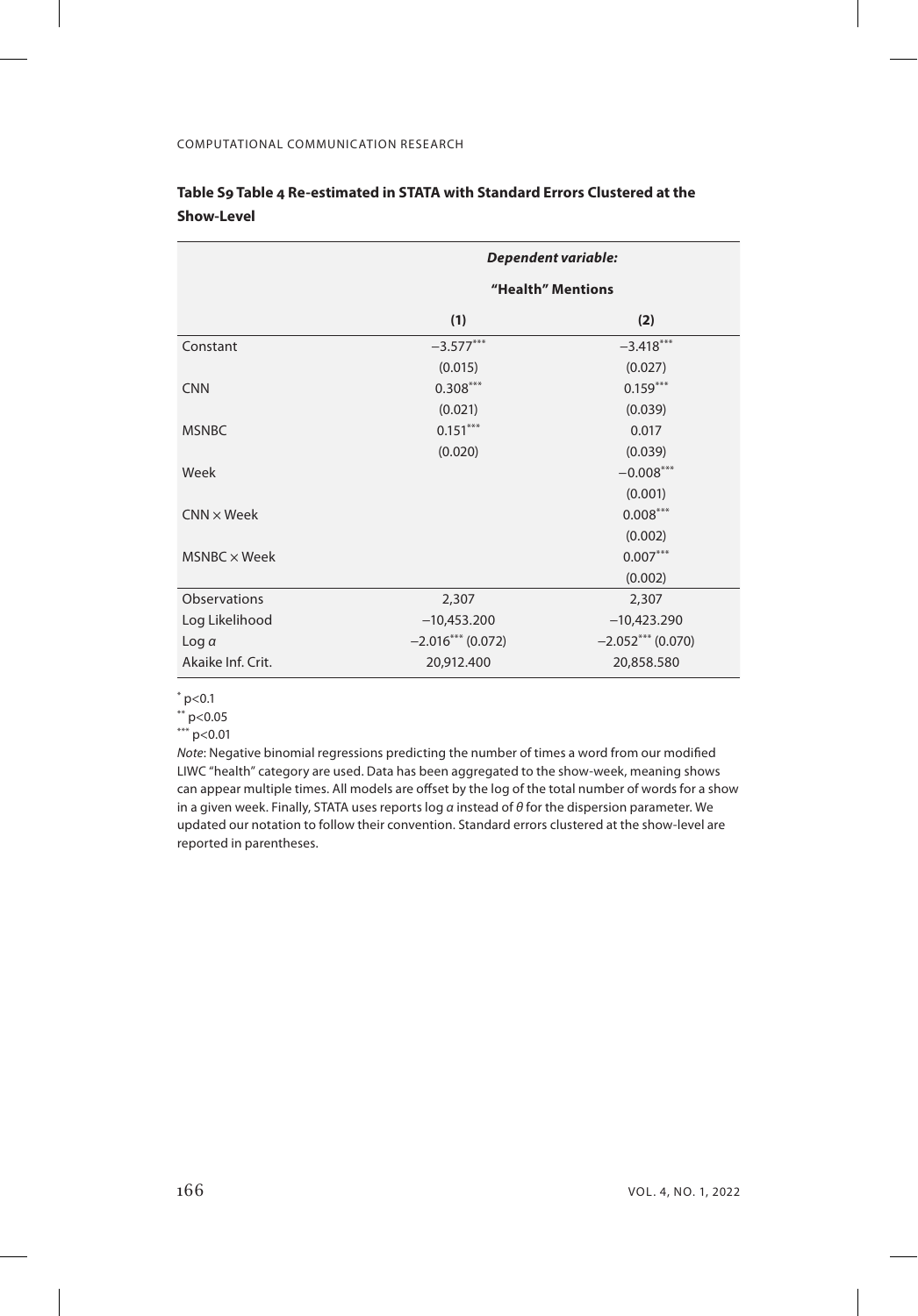|                                                            | Dependent variable:      |
|------------------------------------------------------------|--------------------------|
|                                                            | <b>Fauci Appearances</b> |
| Constant                                                   | $-7.744***$              |
|                                                            | (1.027)                  |
| <b>CNN</b>                                                 | $3.034***$               |
|                                                            | (1.094)                  |
| <b>MSNBC</b>                                               | $3.240***$               |
|                                                            | (1.060)                  |
| "Death" Mentions                                           | 2.067                    |
|                                                            | (1.664)                  |
| "Health" Mentions                                          | $2.802***$               |
|                                                            | (1.136)                  |
| $CNN \times$ "Death" Mentions                              | $-3.456*$                |
|                                                            | (1.821)                  |
| $CNN \times$ "Health" Mentions                             | $-2.024*$                |
|                                                            | (1.189)                  |
| MSNBC $\times$ "Death" Mentions                            | $-3.123$ <sup>*</sup>    |
|                                                            | (1.734)                  |
| $MSNBC \times$ "Health" Mentions                           | $-3.030***$              |
|                                                            | (1.164)                  |
| "Death" Mentions x "Health" Mentions                       | $-2.316$                 |
|                                                            | (1.670)                  |
| $CNN \times "Death"$ Mentions $\times$ "Health" Mentions   | 2.975                    |
|                                                            | (1.919)                  |
| $MSNBC \times$ "Death" Mentions $\times$ "Health" Mentions | $3.372*$                 |
|                                                            | (1.776)                  |
| Observations                                               | 2,101                    |
| Log Likelihood                                             | $-548.583$               |
| Log a                                                      | $1.943***(0.212)$        |
| Akaike Inf. Crit.                                          | 1,123.167                |

**Table S10 Table 5 Re-estimated in STATA with Standard Errors Clustered at the Show-Level**

 $*$  p<0.1

\*\* p<0.05

\*\*\* p<0.01

*Note*: Negative binomial regressions predicting the number of times Dr. Fauci appears. Data has been aggregated to the show-week. Offset of the number of celebrities included in all models (see Table 2). "Death" and "health" mentions described on page 14 of the main text. Finally, STATA uses reports log *α* instead of *θ* for the dispersion parameter. We updated our notation to follow their convention. Standard errors clustered at the show-level are reported in parentheses.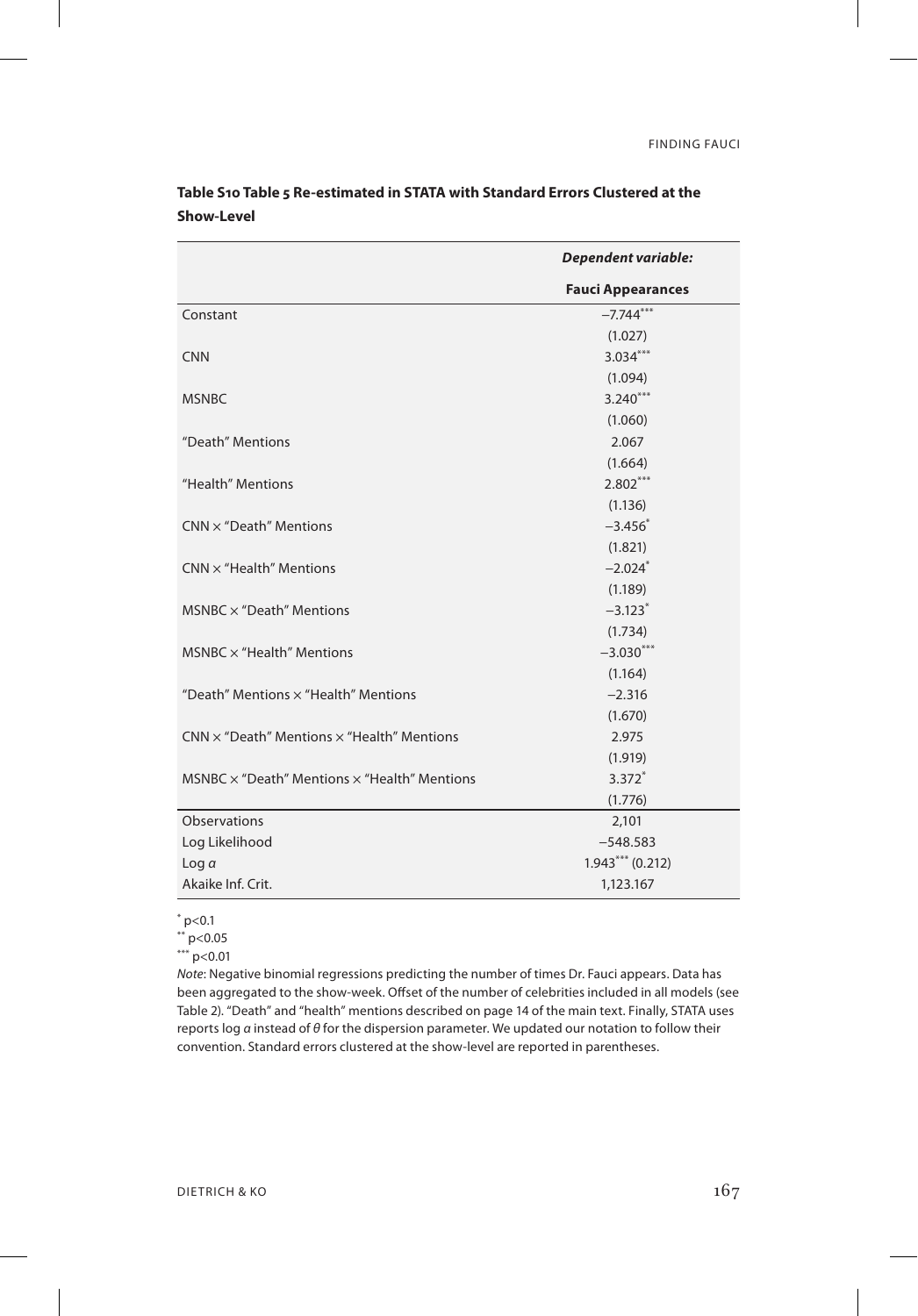## **Notes**

- <span id="page-33-0"></span>1. Search terms are case insensitive since TV news archive captions are provided with lowercase letters.
- <span id="page-33-1"></span>2. In count models, like negative binomial regressions, offsets are used to adjust estimates for the level of exposure. For example, if Dr. Fauci appears on "Hannity" 10 times, while only appearing on "The Rachel Maddow Show" 5 times, then it may be logical to conclude that Dr. Fauci is more likely to appear on the former instead of the latter. However, if only 5 total people appeared on "The Rachel Maddow Show," whereas 100 people appeared on "Hannity," then the *rate* in which Dr. Fauci appeared on the "The Rachel Maddow Show" would be higher. This study accounts for such difference by including relevant offsets in all the negative binomial regressions reported below. Please refer to the Appendix for additional robustness checks, including logistic regressions which show essentially the same results as those reported in the main text. Those interested in learning more about our estimation procedure should consult Hilbe (2011).

# **References**

- Acosta, J. (2020). White house hasn't approved requests for tv interviews with fauci, official says. https://www.cnn.com/2020/07/03/media/fauci-network-tvappearances/index.html
- Aday, S. (2010). Chasing the bad news: An analysis of 2005 iraq and afghanistan war coverage on nbc and fox news channel. *Journal of communication,* 60 (1), 144–164.
- AlAfnan, M. A. (2020). Covid 19-the foreign virus: Media bias, ideology and dominance in chinese and american newspaper articles. *International Journal of Applied Linguistics and English Literature*, 9 (1), 56–60.
- Albaugh, Q., Sevenans, J., Soroka, S., & Loewen, P. J. (2013). The automated coding of policy agendas: A dictionary-based approach. *6th Annual Comparative Agendas Conference, Atnwerp, Beligum*.
- Ash, E., Galletta, S., Hangartner, D., Margalit, Y., & Pinna, M. (2020). The effect of fox news on health behavior during covid-19. *Available at SSRN 3636762*.
- Bagdikian, B. H. (2004). *The new media monopoly*. Beacon Press.
- Baum, M. A., & Groeling, T. (2008). New media and the polarization of american political discourse. *Political Communication*, 25 (4), 345–365.
- Boxell, L. (2021). Slanted images: Measuring nonverbal media bias during the 2016 election. *Available at SSRN 3837521*.
- Breuninger, K., & Lovelace, B. (2020). Trump downplays the need for coronavirus vaccine: 'it'll go away at some point'. https://www.cnbc.com/2020/05/15/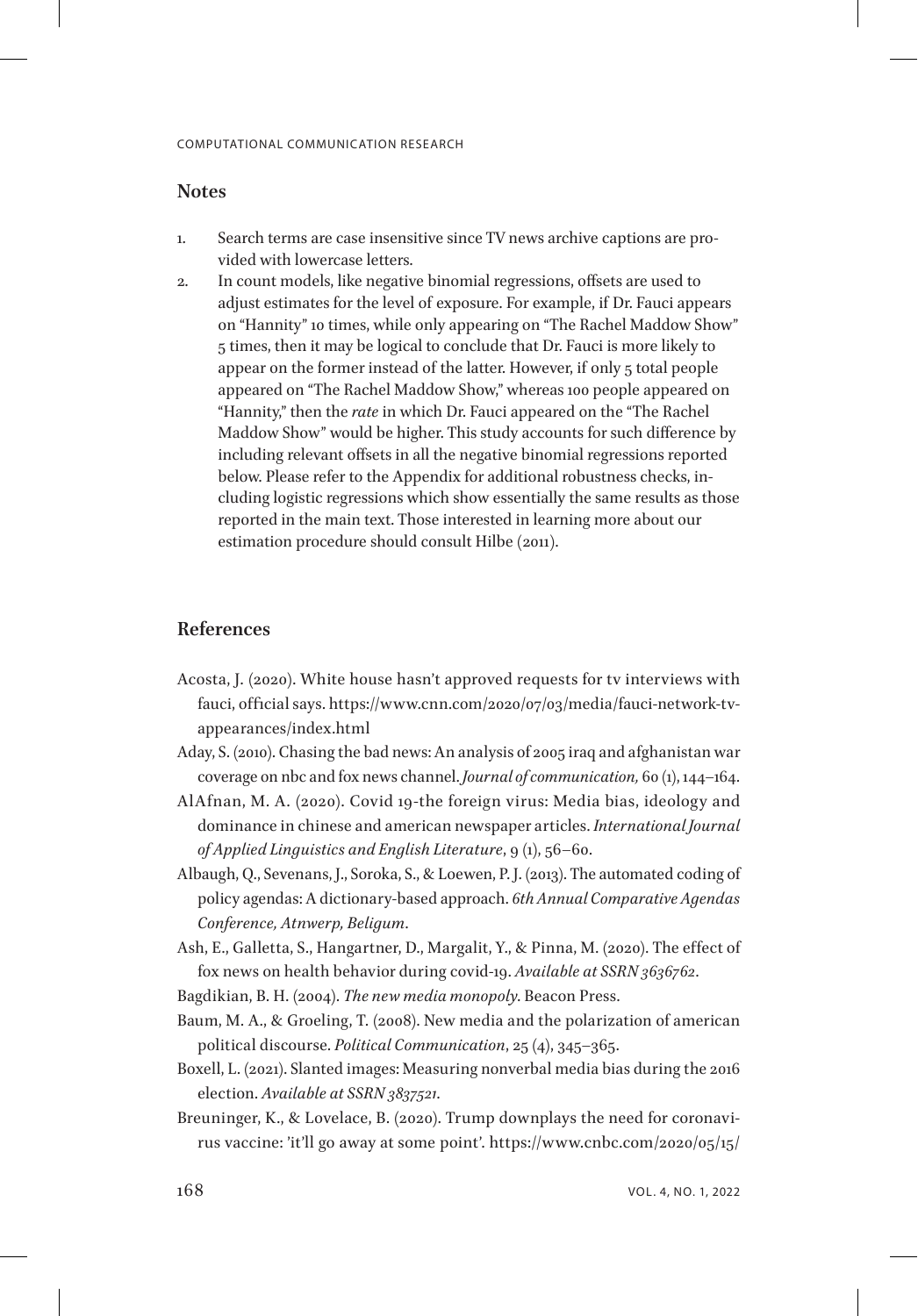trump-downplays-need-for-coronavirus-vaccine-itll-go-away-at-some-point. html

- Budak, C., Goel, S., & Rao, J. M. (2016). Fair and balanced? quantifying media bias through crowdsourced content analysis. *Public Opinion Quarterly*, 80 (S1), 250–271.
- Bursztyn, L., Rao, A., Roth, C. P., & Yanagizawa-Drott, D. H. (2020). *Misinformation during a pandemic* (tech. rep.). National Bureau of Economic Research.
- Carmines, E. G., & Stimson, J. A. (1980). The two faces of issue voting. *The American Political Science Review*, 78–91.
- Cathey, L. (2020). https://abcnews.go.com/Politics/trump-downplays-calls-greatertesting-suggesting-motivated-politics/story?id=70619405
- CDC. (2021). Coronavirus Disease 2019 (COVID-19) | Disease or Condition of the Week | CDC. Retrieved February 4, 2021, from https://www.cdc.gov/dotw/covid-19/ index.html
- Crucini, M. J., & O'Flaherty, O. (2020). *Stay-at-home orders in a fiscal union* (tech. rep.). National Bureau of Economic Research.
- Czachor, E. (2020). After trump suggests firing fauci, new poll shows most swing state voters support health official's covid response. https://www.newsweek. com/after-trump-suggests-firing-fauci-new-poll-shows-most-swing-state-voterssupport-health-officials-1544212
- Darcy, O. (2020). Cnn: How fox misled viewers about the coronavirus. https://www. cnn.com/2020/03/12/media/fox-news-coronavirus/index.html
- Del Sole, A. (2018). Introducing microsoft cognitive services. *Microsoft computer vision apis distilled* (pp. 1–4). Springer.
- Della Vigna, S., & Kaplan, E. (2007). The fox news effect: Media bias and voting. *The Quarterly Journal of Economics*, 122 (3), 1187–1234.
- Entman, R. M. (1993). Framing: Toward clarification of a fractured paradigm. *Journal of communication*, 43 (4), 51–58.
- Entman, R. M. (2007). Framing bias: Media in the distribution of power. *Journal of communication*, 57 (1), 163-173.
- Faricy, C., & Ellis, C. (2014). Public attitudes toward social spending in the united states: The differences between direct spending and tax expenditures. *Political Behavior*, 36 (1), 53–76.
- Feldman, L., Maibach, E. W., Roser-Renouf, C., & Leiserowitz, A. (2012). Climate on cable: The nature and impact of global warming coverage on fox news, cnn, and msnbc. *The International Journal of Press/Politics*, 17 (1), 3–31.
- Gonzalez, K. E., James, R., Bjorklund, E. T., & Hill, T. D. (2020). Conservatism and infrequent mask usage: A study of us counties during the novel coronavirus (covid-19) pandemic.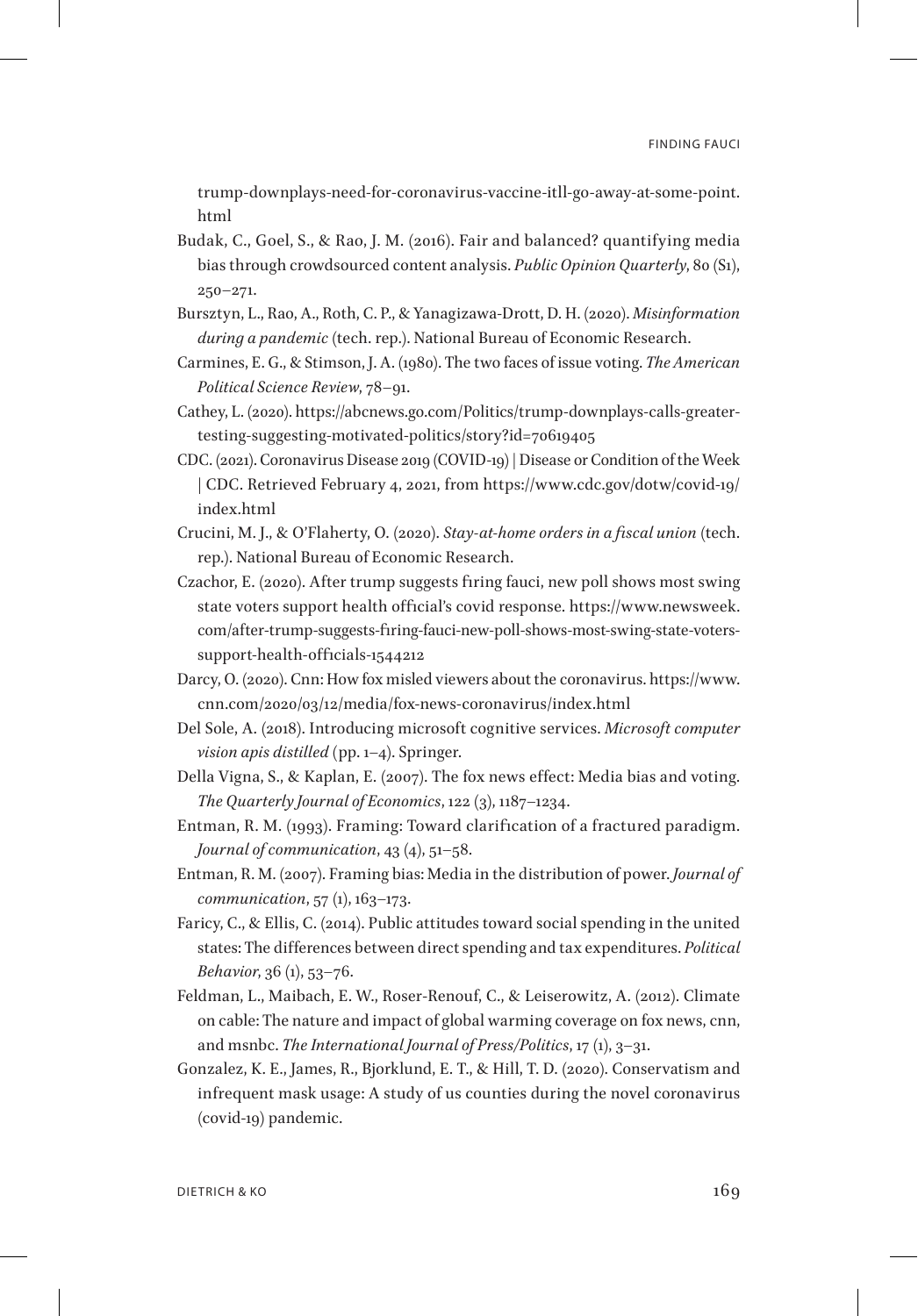- Grimmer, J., & Stewart, B. M. (2013). Text as data: The promise and pitfalls of automatic content analysis methods for political texts. *Political analysis*, 21  $(3), 267 - 297.$
- Groeling, T. (2013). Media bias by the numbers: Challenges and opportunities in the empirical study of partisan news. *Annual Review of Political Science*, 16, 129–151.
- Groseclose, T., & Milyo, J. (2005). A measure of media bias. *The Quarterly Journal of Economics*, 120 (4), 1191–1237.
- Hamilton, J. T. (2011). *All the news that's fit to sell*. Princeton University Press.
- Hilbe, J. M. (2011). *Negative binomial regression*. Cambridge University Press.
- Jamieson, K. H., & Cappella, J. N. (2008). *Echo chamber: Rush limbaugh and the conservative media establishment*. Oxford University Press.
- JHU. (2021). Coronavirus resource center. https://coronavirus.jhu.edu/
- Jordan, D. L., & Page, B. I. (1992). Shaping foreign policy opinions: The role of tv news. *Journal of Conflict Resolution*, 36 (2), 227–241.
- Kathy, K. (2020). Our New COVID-19 Vocabulary—What Does It All Mean? Retrieved February 4, 2021, from https://www.yalemedicine.org/news/covid-19-glossary
- Kellstedt, P. M. (2000). Media framing and the dynamics of racial policy preferences. *American Journal of Political Science*, 245–260.
- Kelly, C. (2020). Washington post: Trump downplayed coronavirus despite more than a dozen warnings in daily briefings. https://www.cnn.com/2020/04/27/ politics/trump-presidential-daily-briefings-coronavirus/index.html
- Lichter, S. R. (2017). Theories of media bias. *The Oxford handbook of political communication*, 403.
- Loughran, T., & McDonald, B. (2011). When is a liability not a liability? textual analysis, dictionaries, and 10-ks. *The Journal of finance*, 66 (1), 35–65.
- Martin, G. J., & Yurukoglu, A. (2017). Bias in cable news: Persuasion and polarization. *American Economic Review*, 107 (9), 2565–99.
- McCombs, M. E., & Shaw, D. L. (1972). The agenda-setting function of mass media. *Public opinion quarterly*, 36 (2), 176–187.
- McLaren, L., Boomgaarden, H., & Vliegenthart, R. (2018). News coverage and public concern about immigration in britain. *International Journal of Public Opinion Research*, 30 (2), 173–193.
- Mebane, F., Temin, S., & Parvanta, C. F. (2003). Communicating anthrax in 2001: A comparison of cdc information and print media accounts. *Journal of Health Communication*, 8 (S1), 50–82.
- Morstatter, F., Wu, L., Yavanoglu, U., Corman, S. R., & Liu, H. (2018). Identifying framing bias in online news. *ACM Transactions on Social Computing*, 1 (2), 1–18.
- Motta, M., Stecula, D., & Farhart, C. (2020). How right-leaning media coverage of covid-19 facilitated the spread of misinformation in the early stages of the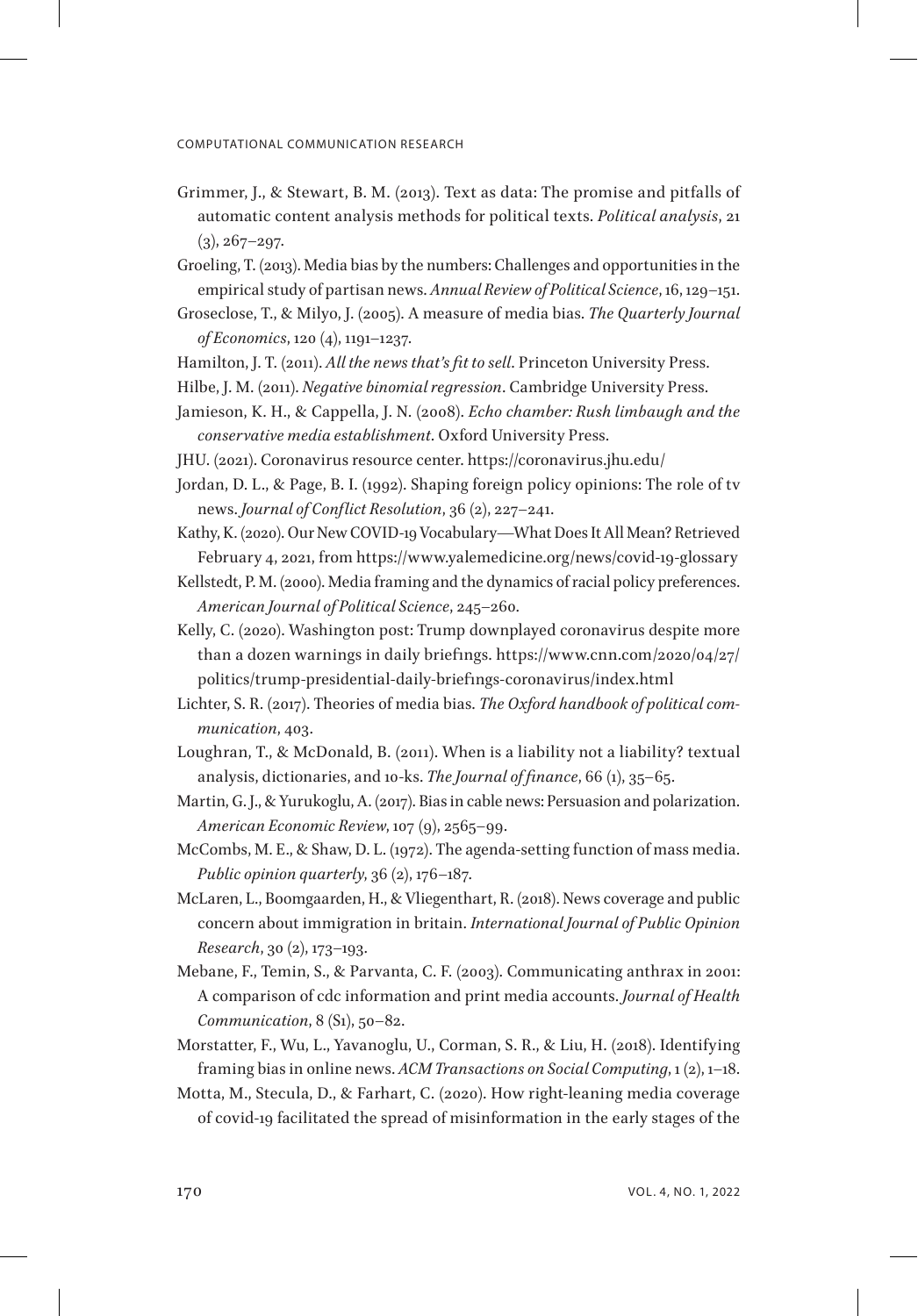pandemic in the us. *Canadian Journal of Political Science/Revue canadienne de science politique*, 53 (2), 335–342.

- Nelson, T. E., Oxley, Z. M., & Clawson, R. A. (1997). Toward a psychology of framing effects. *Political behavior*, 19 (3), 221–246.
- Page, B. I., & Shapiro, R. Y. (1989). Educating and manipulating the public. *Manipulating public opinion: Essays on public opinion as a dependent variable* (pp. 294–320). Brooks/Cole.

Peeples, L. (2021). What the science says about lifting mask mandates.

- Peng, Y. (2018). Same candidates, different faces: Uncovering media bias in visual portrayals of presidential candidates with computer vision. *Journal of Communication*, 68 (5), 920–941.
- Pennebaker, J. W., Chung, C. K., Ireland, M., Gonzales, A., & Booth, R. J. (2007). *The development and psychometric properties of liwc2007* (tech. rep.).
- Pennebaker, J. W., Francis, M. E., & Booth, R. J. (2001). Linguistic inquiry and word count: Liwc 2001. *Mahway: Lawrence Erlbaum Associates*, 71 (2001), 2001.
- Pieri, E. (2019). Media framing and the threat of global pandemics: The ebola crisis in uk media and policy response. *Sociological research online*, 24 (1), 73–92.
- Pinna, M., Picard, L., & Goessmann, C. (2021). Cable news and covid-19 vaccine compliance. *Available at SSRN 3890340*.
- Pramuk, J. (2020). More americans approve of fauci's handling of coronavirus than trump's, new poll finds. https://www.cnbc.com/2020/11/02/2020-election-pollsvoters-approve-more-of-fauci-than-trump-on-coronavirus.html
- Roozenbeek, J., Schneider, C. R., Dryhurst, S., Kerr, J., Freeman, A. L., Recchia, G., Van Der Bles, A. M., & Van Der Linden, S. (2020). Susceptibility to misinformation about covid-19 around the world. *Royal Society open science*, 7 (10), 201199.
- Schneider, M. (2020). Year in review: Most-watched television networks—ranking 2020's winners and losers.
- Schudson, M. (2001). The objectivity norm in american journalism. *Journalism*,  $2(2)$ , 149-170.
- Simonov, A., Sacher, S., Dube, J., & Biswas, S. (2020). Non-compliance with social distancing during the covid-19 pandemic. *National Bureau of Economic Research. Working Paper Series*.
- Strange, J. J., & Leung, C. C. (1999). How anecdotal accounts in news and in fiction can influence judgments of a social problem's urgency, causes, and cures. *Personality and Social Psychology Bulletin*, 25 (4), 436–449.
- Tumasjan, A., Sprenger, T., Sandner, P., & Welpe, I. (2010). Predicting elections with twitter: What 140 characters reveal about political sentiment. *Proceedings of the International AAAI Conference on Web and Social Media*, 4 (1).
- Warshaw, C., Ash, E., Galletta, S., & Pinna, M. (2021). The effect of fox news channel on us elections: 2000-2020. *Available at SSRN*.

DIETRICH & KO 171